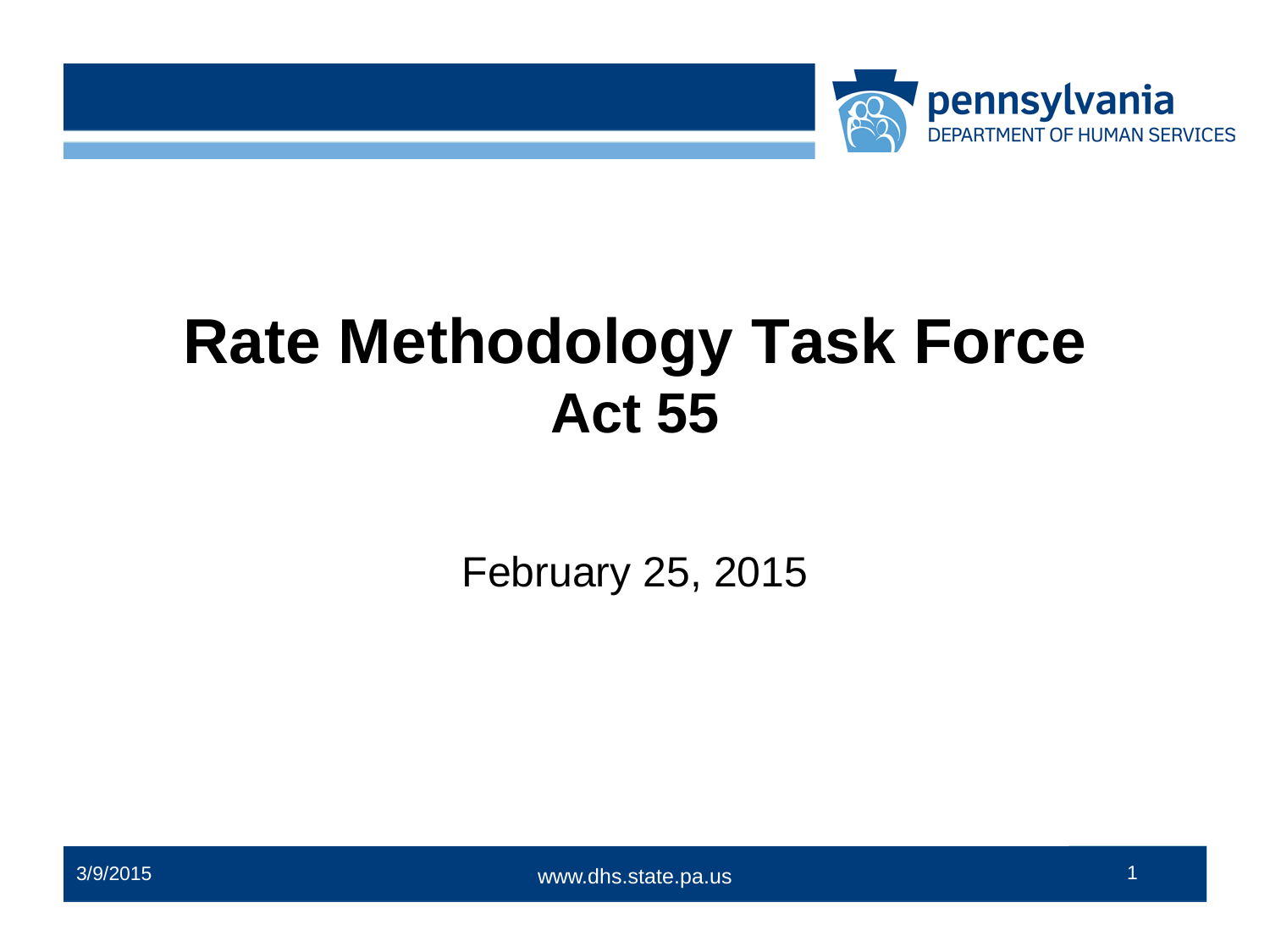

## **Agenda for Today:**

- Introduction of Task Force Members
- Purpose and Goals
- **Background**
- Development of the Framework
- Pennsylvania Rate Methodology Framework
- Recommendations
- Questions & Answers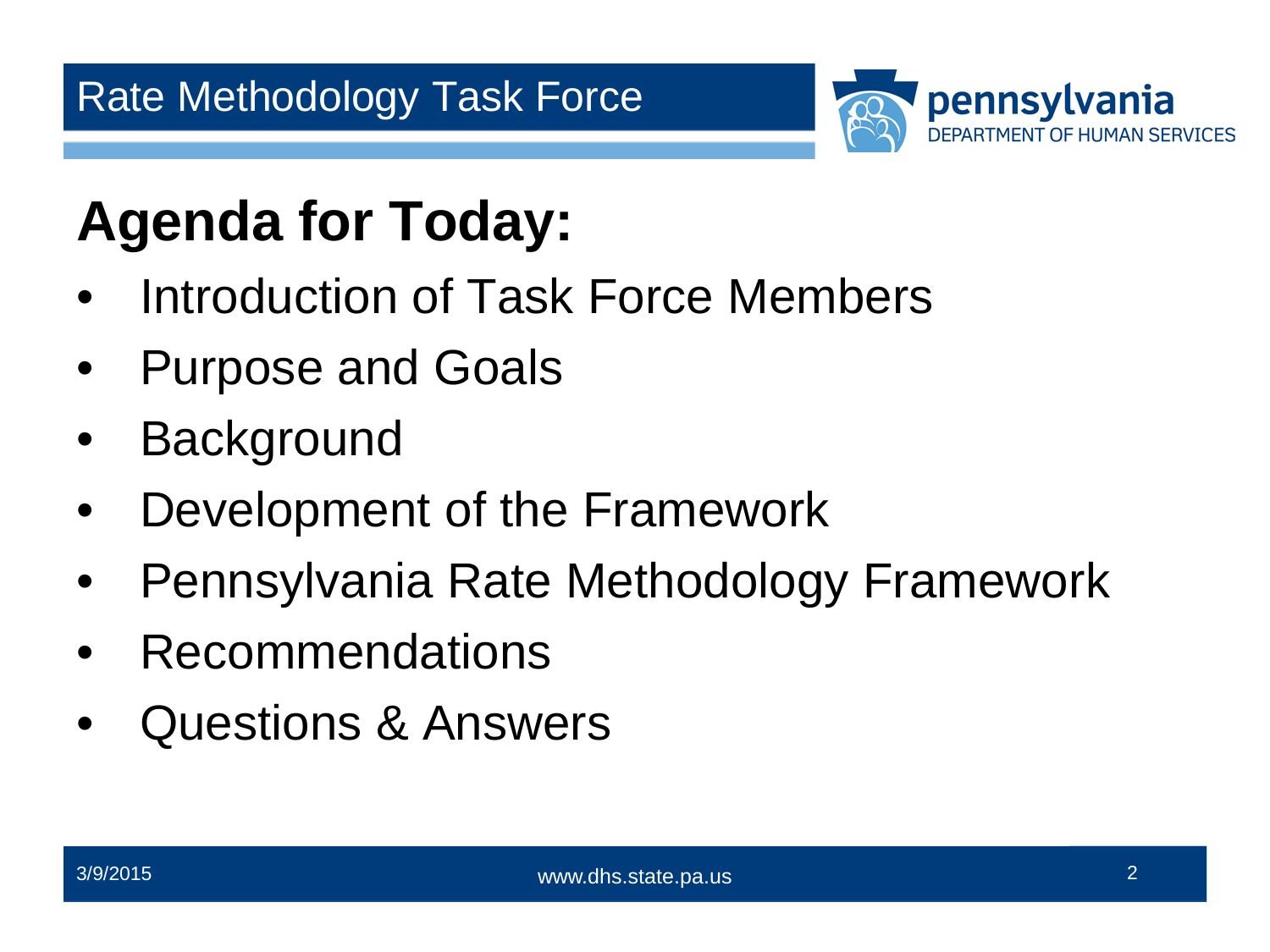

# **Our Vision and Mission**

*Our Vision is to see Pennsylvanians living safe, healthy and independent lives.*

*Our Mission is to improve the quality of life for Pennsylvania's individuals and families. We promote opportunities for independence through services and supports while demonstrating accountability for taxpayer resources.*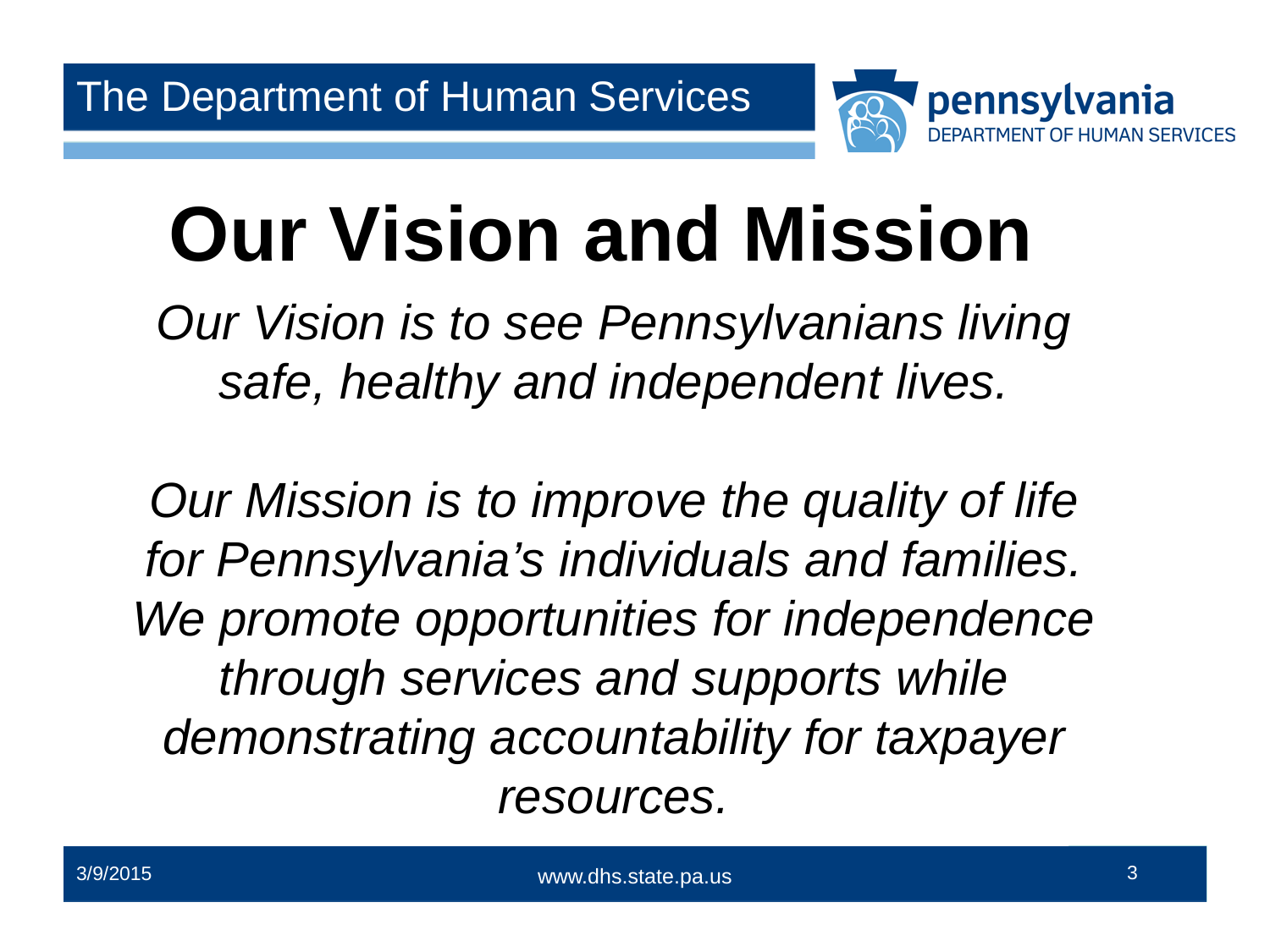

## **Legislation:**

- Pursuant to Act 55 of 2013, DHS is required to convene a Task Force to develop recommendations for a methodology to determine reimbursement for actual and projected costs of child welfare services which are reasonable and allowable
- The Task Force shall provide written recommendations as to the methodology for the purchase of out-of-home placement services from providers and related payments to the General Assembly by April 30, 2014
- The Task Force shall provide written recommendations for other purchased services by December 31, 2014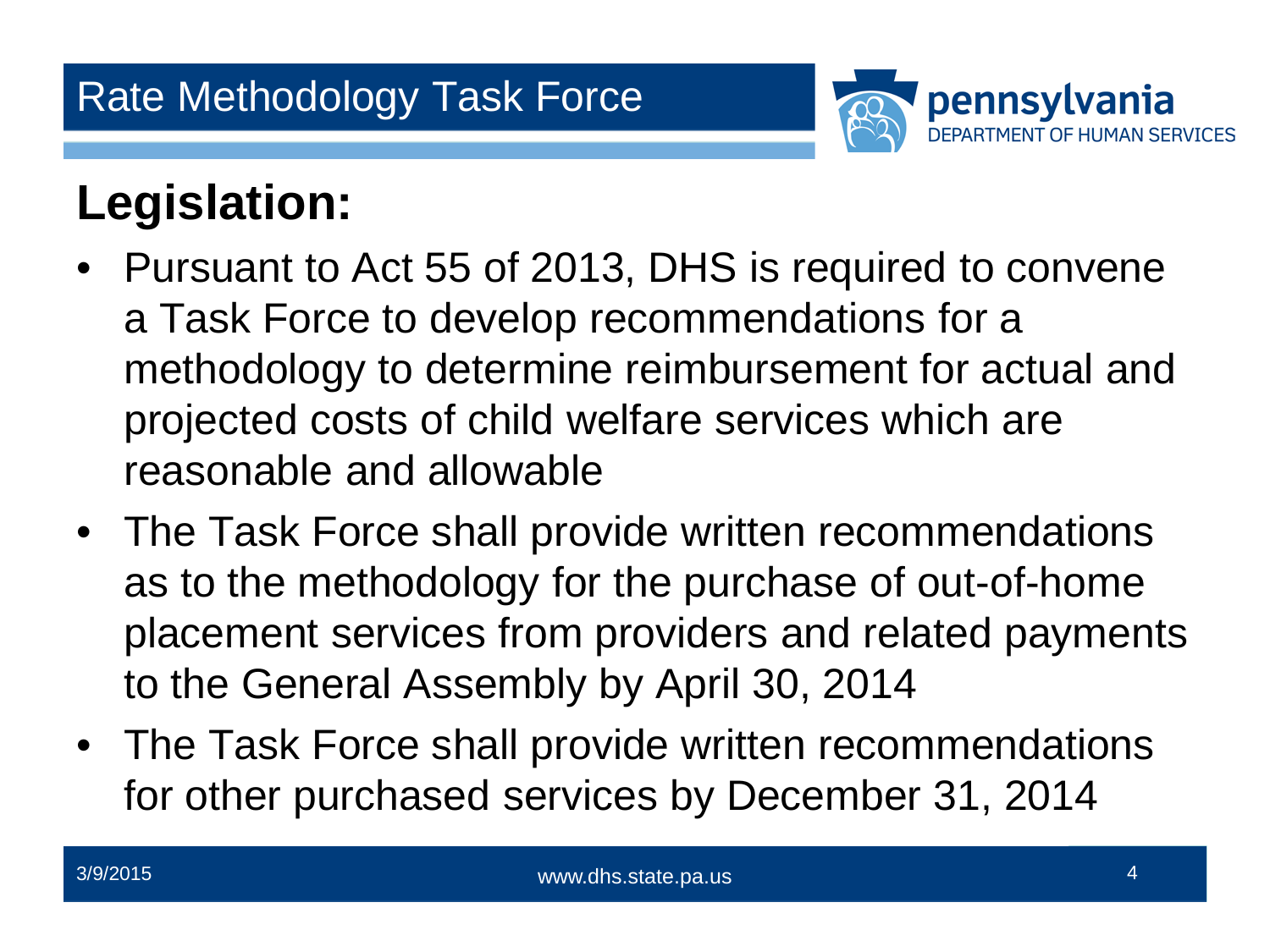

## **Development of the Framework:**

- Establishment of the Steering Committee
- Development of the Charter
- Emphasis on the collaboration of Task Force members





Pennsylvania Children & Youth Administrators www.pcya.org

**REHABILITATION & COMMUNITY** 

PROVIDERS ASSOCIATION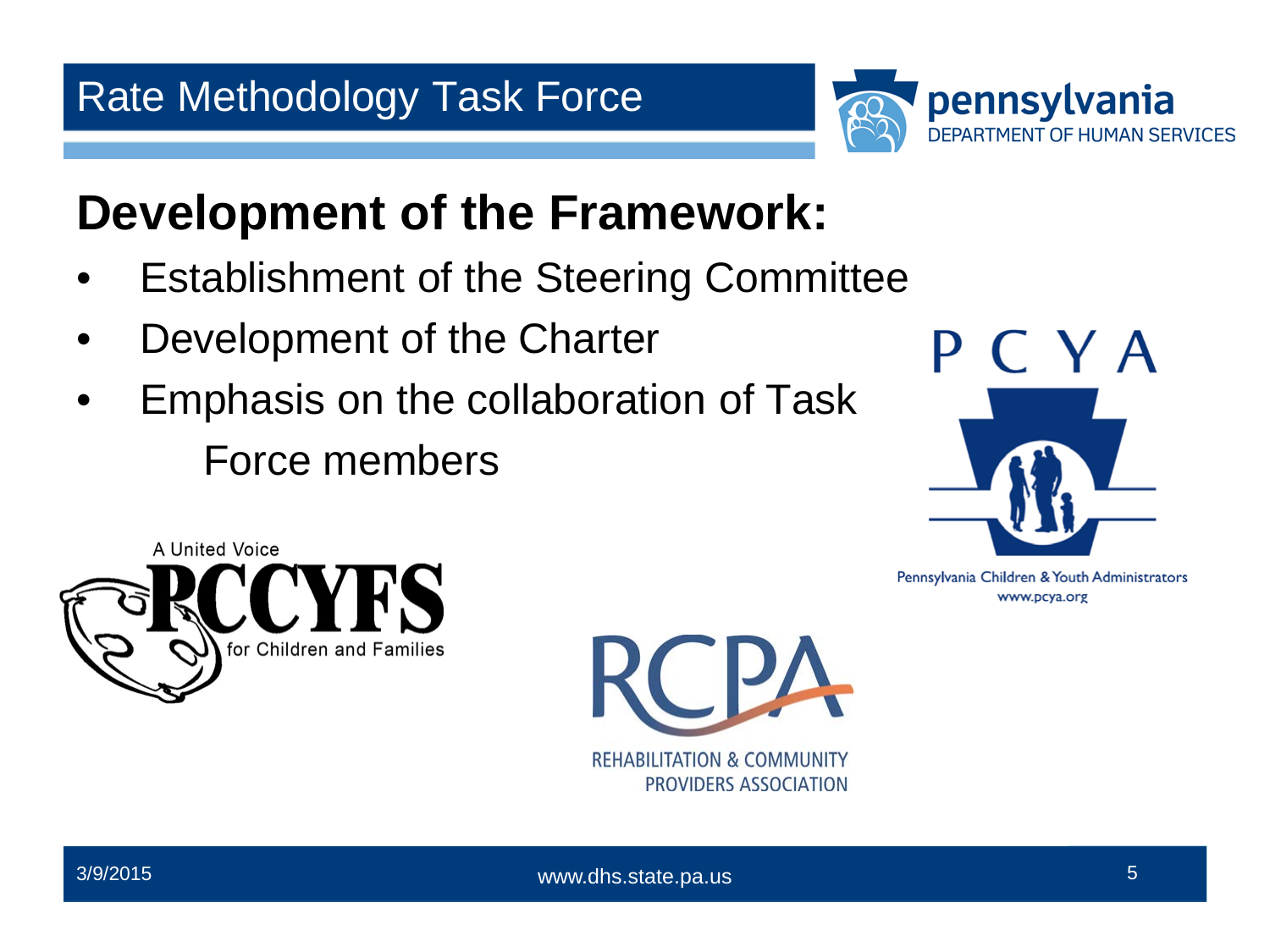

## **County Child Welfare Agency Benefits:**

- Assists in our partnership for assuring services are provided to our clients
- Assists in our partnership for assuring that taxpayer dollars are spent effectively
- Assures that providers will be able to serve clients we are mandated to serve
- Creates an improved basis for consistency in



Pennsylvania Children & Youth Administrators www.pcya.org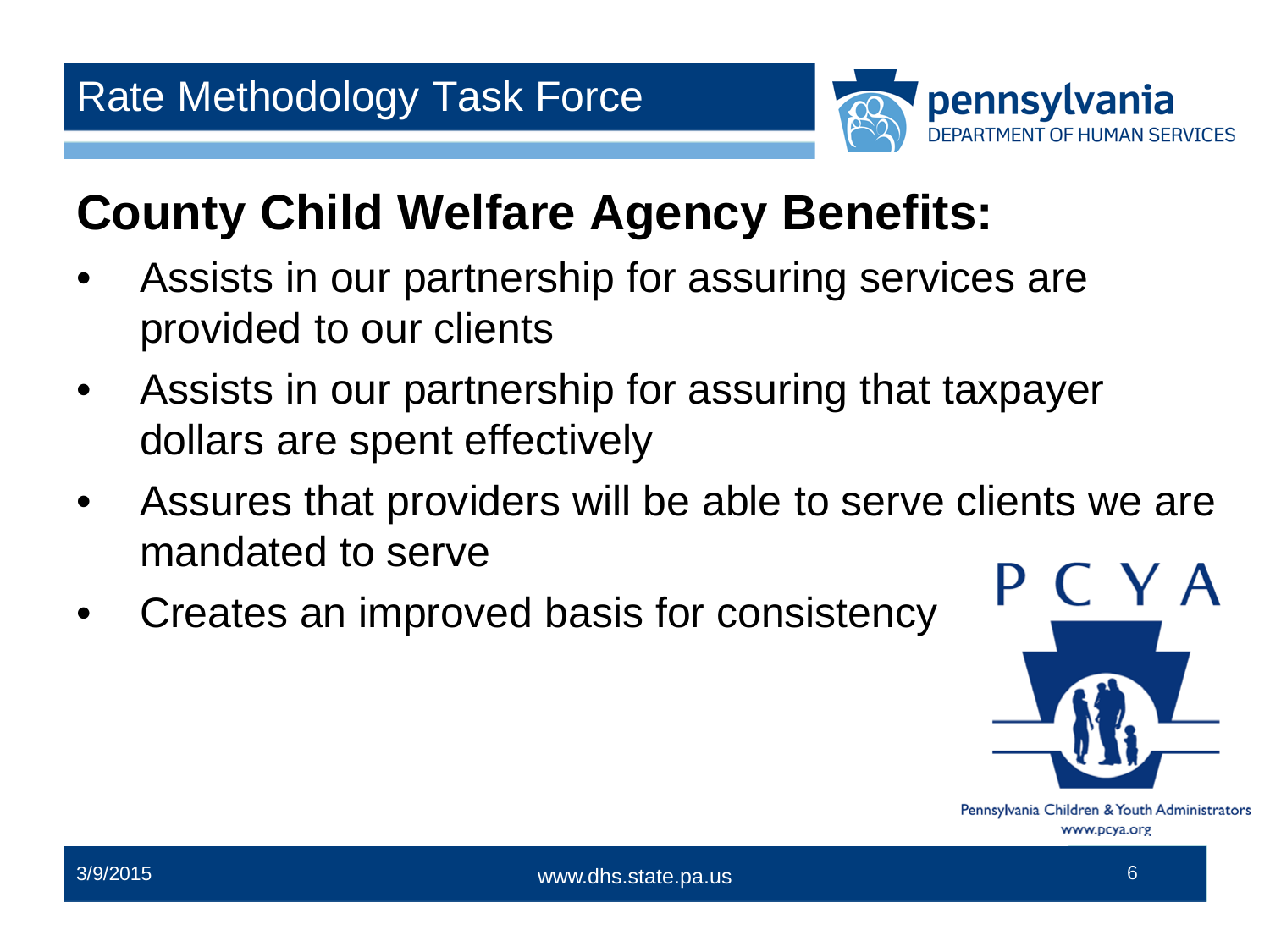

## **What Commissioners Need to Know:**

- Standards will enhance local relationships
- Contracting process will improve and require less administrative time
- Predictability assists with local budget considerations
- Counties have been partners from the start



Pennsylvania Children & Youth Administrators www.pcya.org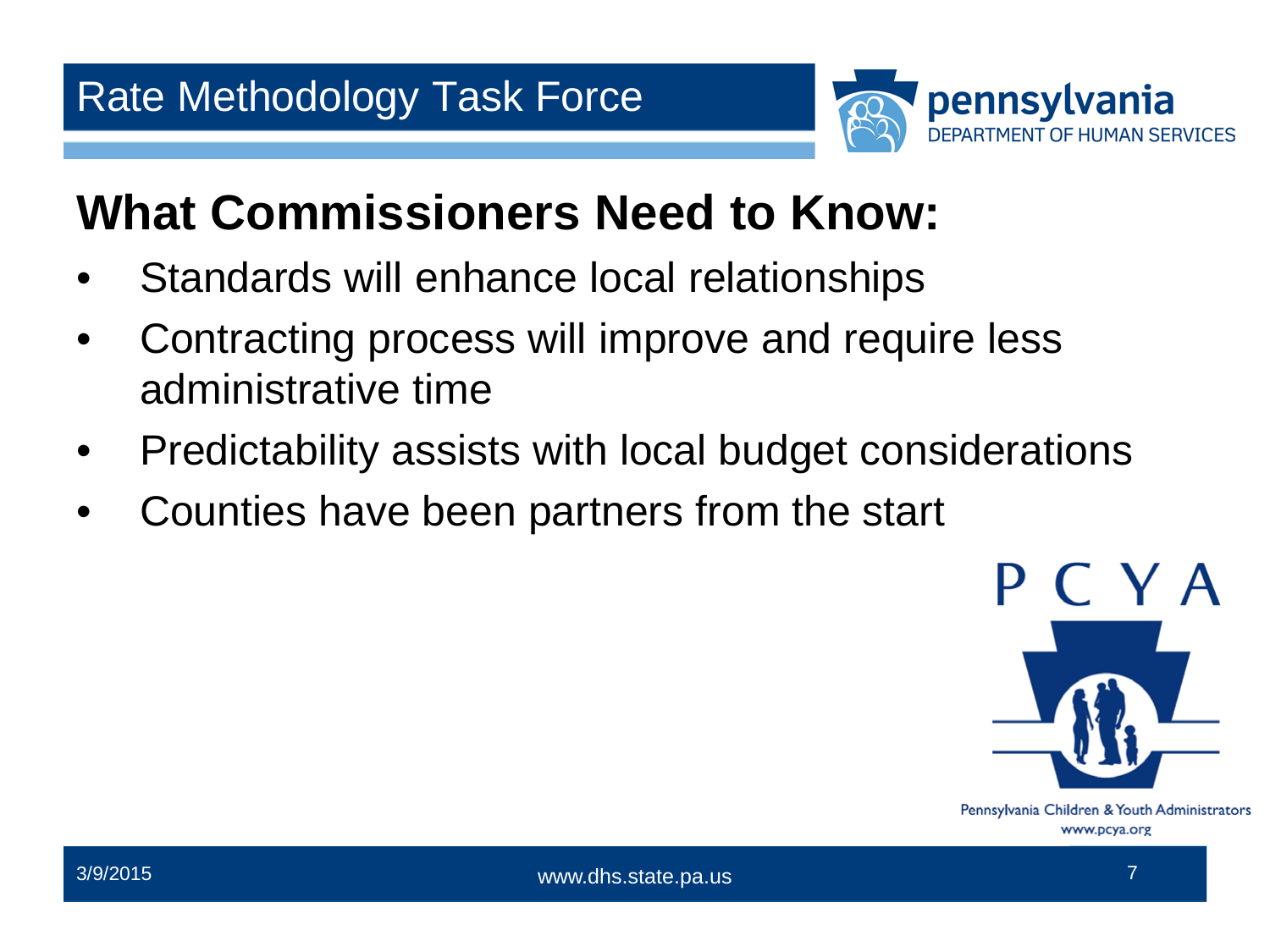

## **Review of other state methodologies:**

• California, Colorado, Florida, Georgia, Iowa, Maryland, Michigan, Missouri, New York (and New York City), North Carolina, Ohio and Wisconsin

## **Review of other Pennsylvania human services agency methodologies:**

- Department of Drug and Alcohol Programs
- Department of Human Services, Office of Developmental Programs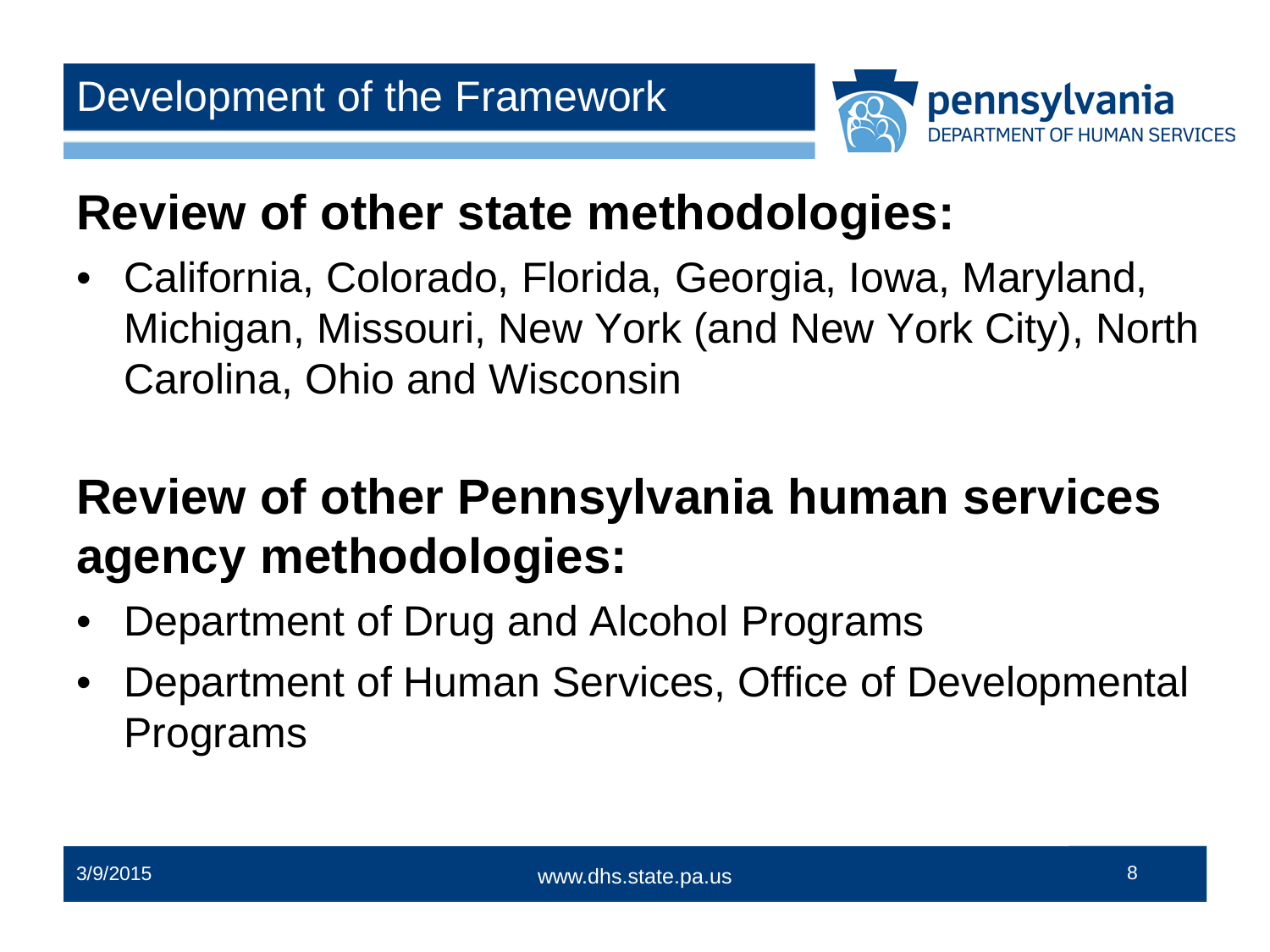

**The reviewed states have yet to develop a final methodology for other purchased services—several are currently in the process.**

#### **The following states current processes provided interesting ideas for the Task Force:**

- Georgia's Division of Family and Children Services has specific rates for other purchased services based on local industry rates and comparable Medicaid service rates
- Iowa's Child Welfare Services Division bases rates for services on the type of service provided. For example, for Safety Plan Services provided during child abuse assessments, there is a defined unit rate and unit of service (15 calendar days)
- New York City funds Purchased Preventative and Rehabilitative Services on a line-item, per-slot basis and time-limits the services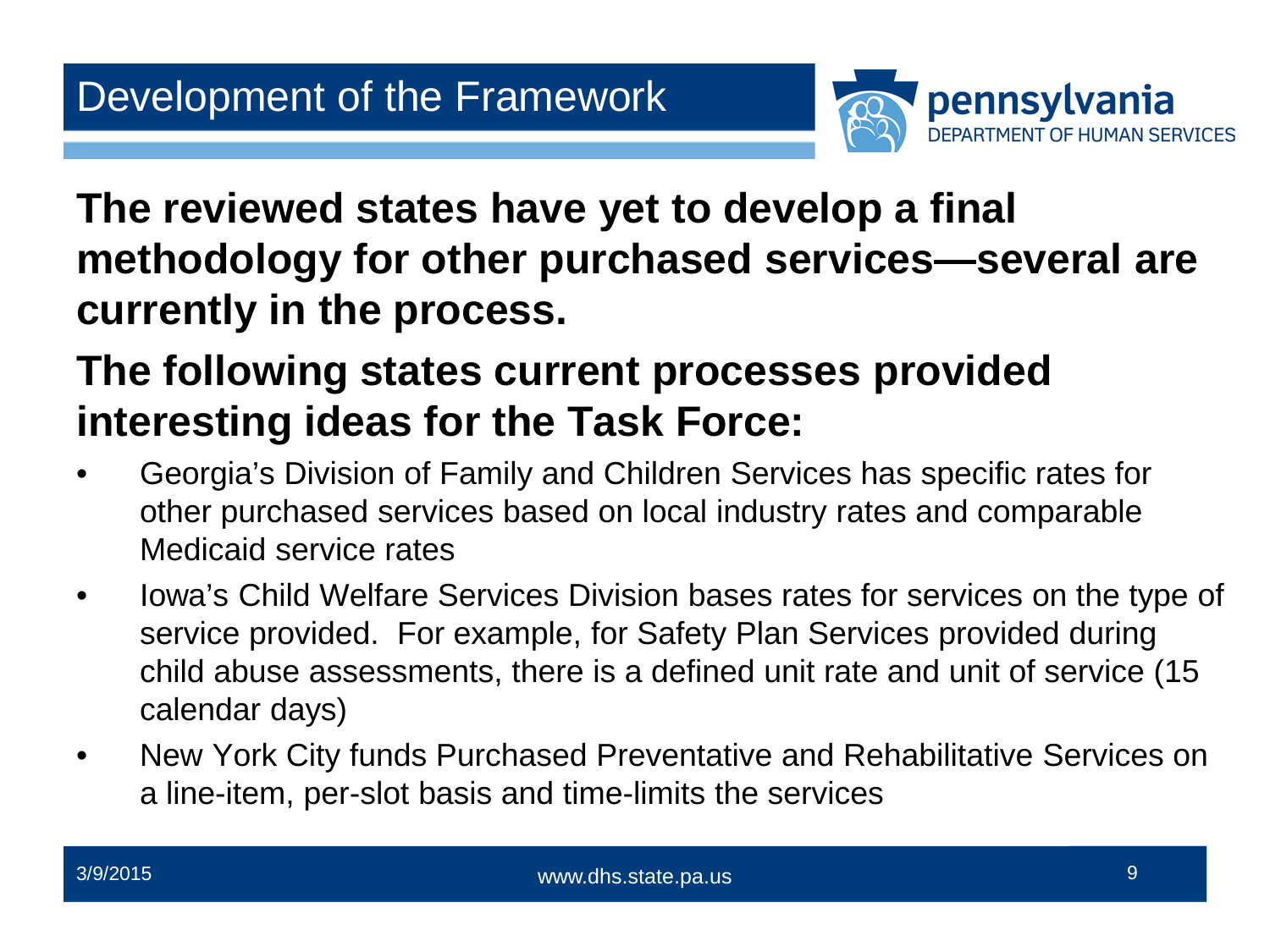

#### **The review of other state, city and agency methodologies helped frame a methodology for other purchased services, including:**

- Establishment of clear timelines for submission, review and final analysis of costs
- Utilization of a third party provider audit to support actual costs and practice decisions regarding allocation of costs
- Reinforcement of the value and need for individual provider and county negotiations
- Creation of an allowance for regional/county variations in rates reflecting geographic locations, contract specifications and county-specific requests
- Development of standard guidelines to support submission of needed information in a streamlined and efficient format
- Consideration of quality, outcomes and performance in the rate methodology process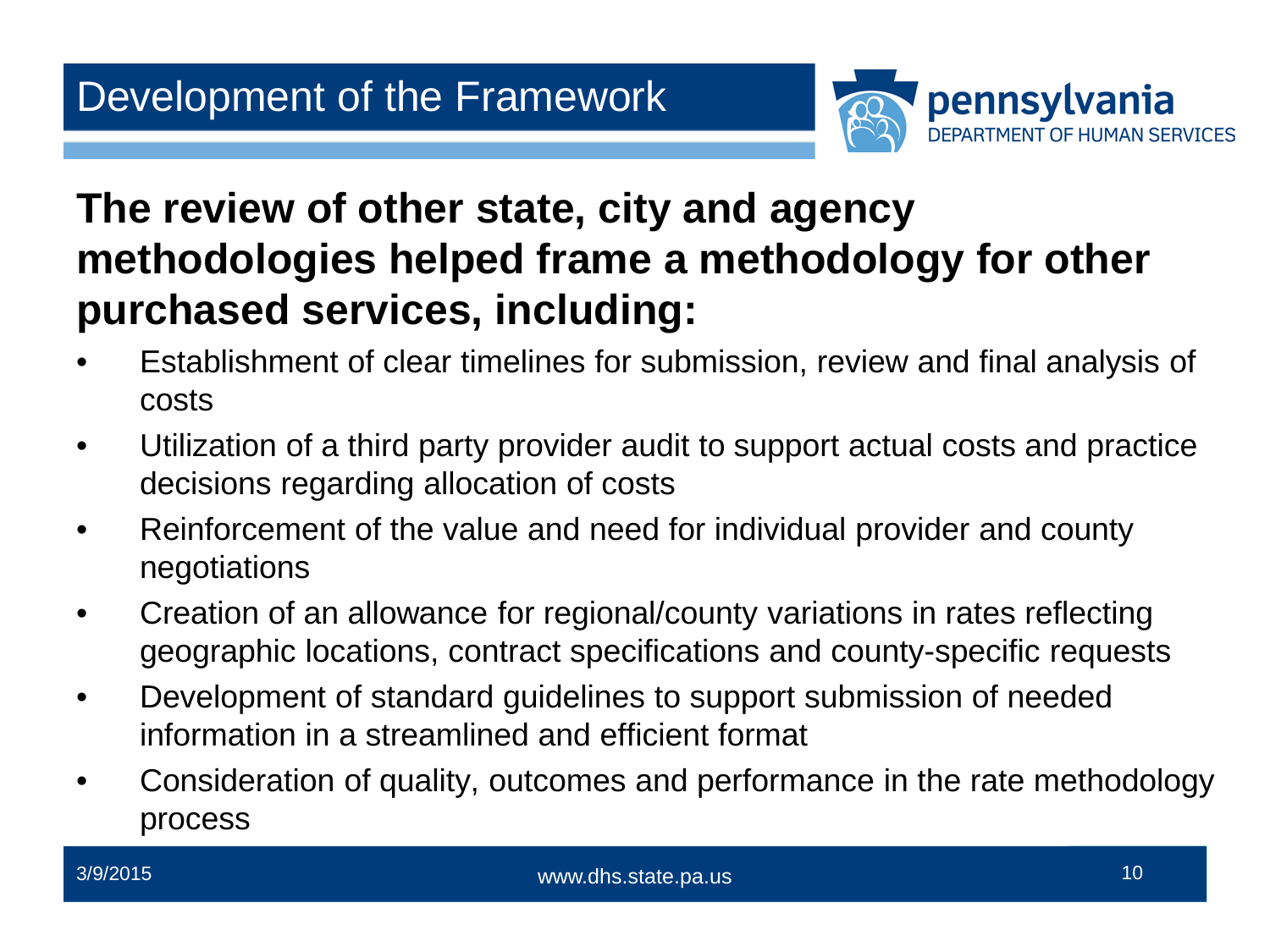

## **County and Provider-Specific Experiences**

- Acknowledgment of the diversity of service provision in counties to meet the individualized needs of children and families while operating on a foundation of consistency to validate the appropriate use of public dollars
- Acknowledgment of the diversity of the private providers' responses to the needs identified by counties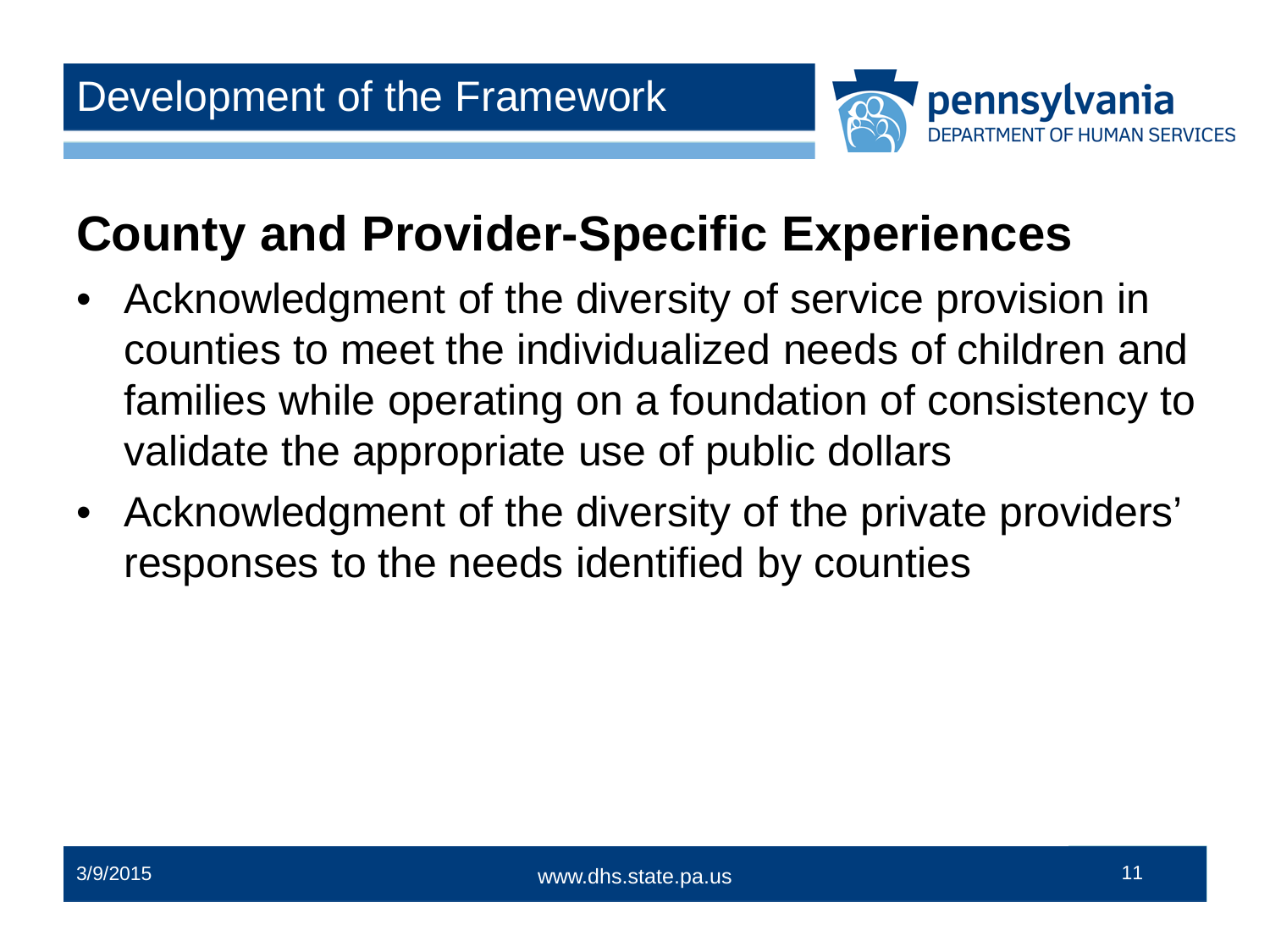

## **County-Specific Experiences**

Butler County

- Implementation of managed care model
- County-developed matrix for definitions of services, qualifications, unit definitions and rates
- Used existing rates as a guide
- Worked with providers on implementation and to gain support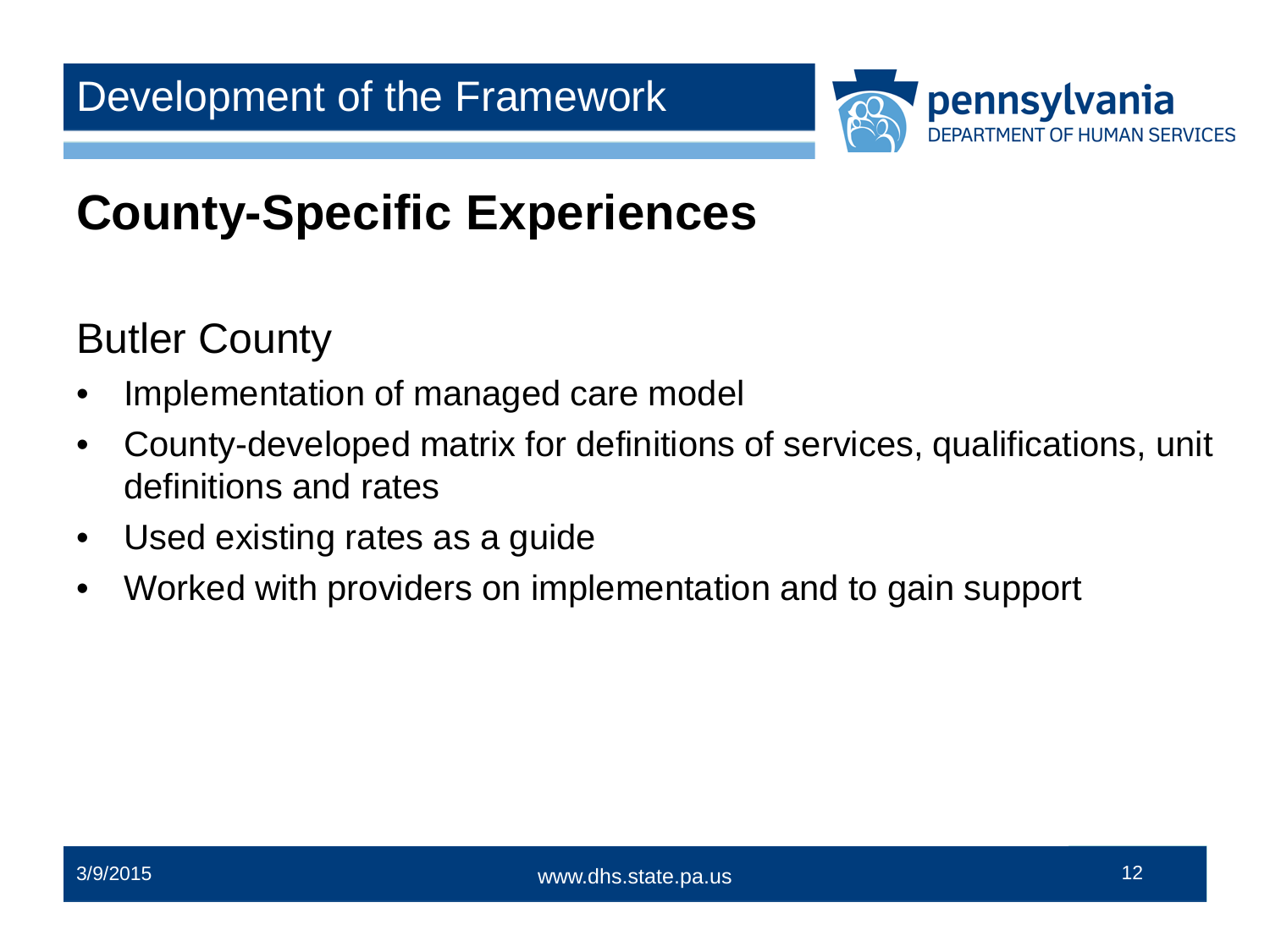

## **County-Specific Experiences**

Venango County

- Completed Service Mapping—service array was assessed for need, fit, capacity, resources, evidence and readiness relative to the identified needs of the target population
- Included a Needs Analysis collecting and comparing qualitative and quantitative data to identify the core needs of the target population
- Involvement of focus groups to identify what children and families need to heal, grow and recover
- Appreciative Inquiry method was utilized to obtain input from key stakeholders of the child welfare system
- Data was extracted from AFCARS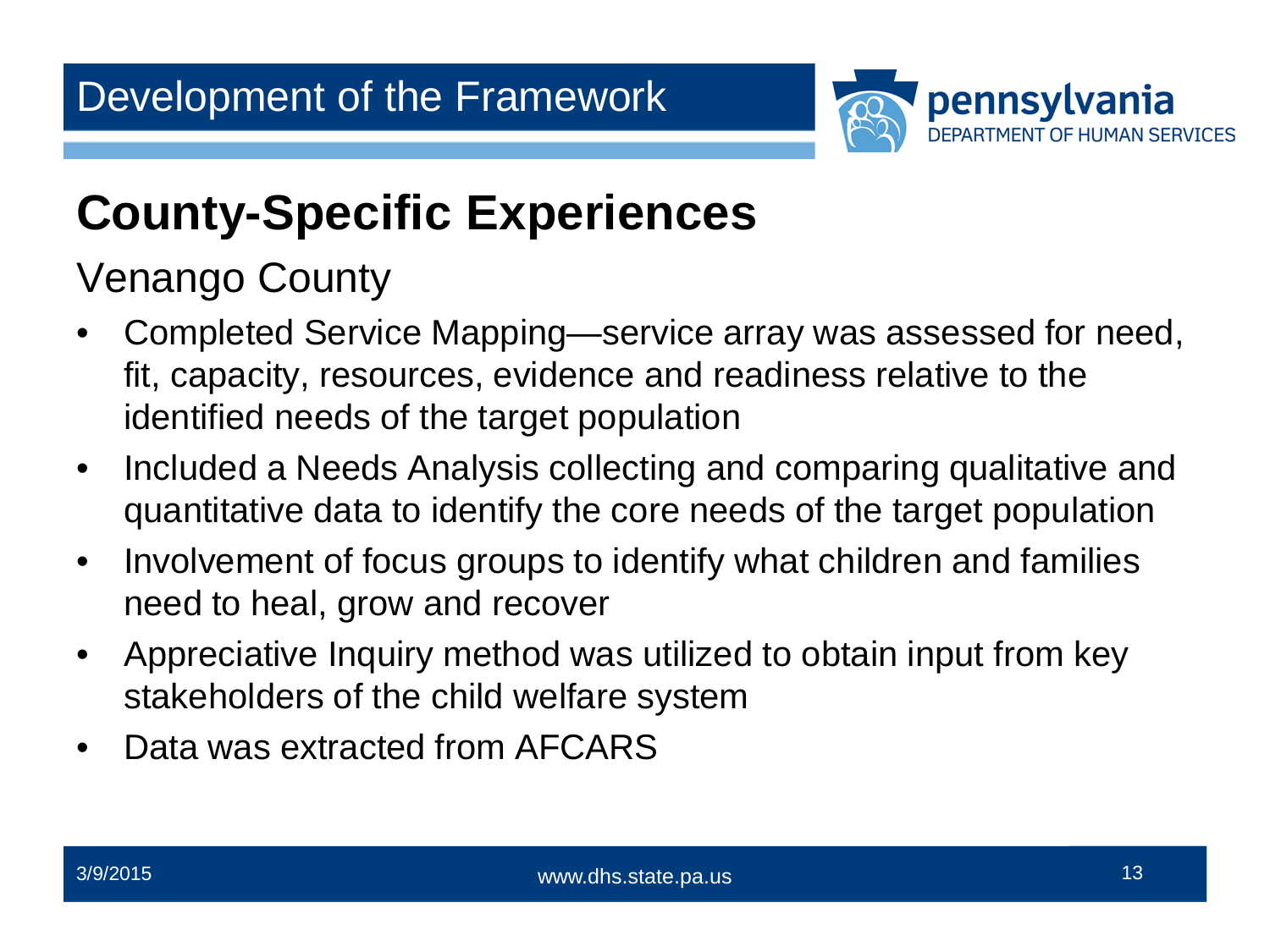

## **County-Specific Experiences**

#### Erie County Office of Children and Youth

- Timeline of the process begins with a meeting of each provider and includes the distribution of the budget packet, Tentative Allocation Letter, instructions for completion and the budget forms
- Budgets submitted by providers indicate the tentative allocation and supporting documentation, utilization, cost allocation and the calculation of the rate for the service
- Budget hearings are then conducted with each provider—budget and contract negotiations are conducted, rates are adjusted and approved, services are defined and outcomes are reviewed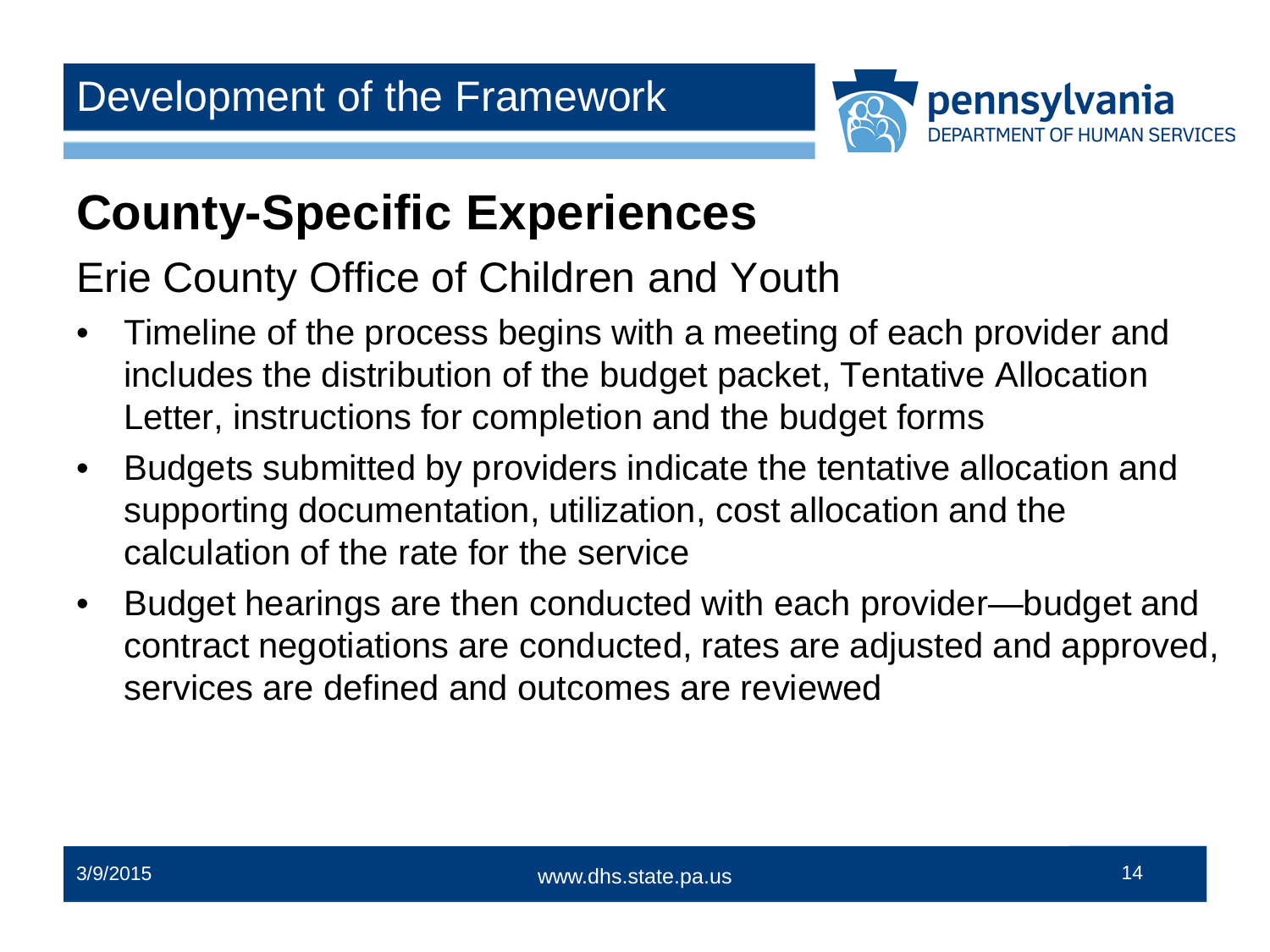

## **Provider-Specific Experiences**

- Presentations from private providers (urban, suburban and rural), non-profit and for-profit
- Support for the relationship of the provider to the counties, employees, community and clients, Board of Directors
- Budgets built on actual costs from the prior year, current cost trends and projections, including increased costs of doing business
- Risks involved in operating programs that are not program or grant-funded
- Need for retained revenue
- Audit from a third-party organization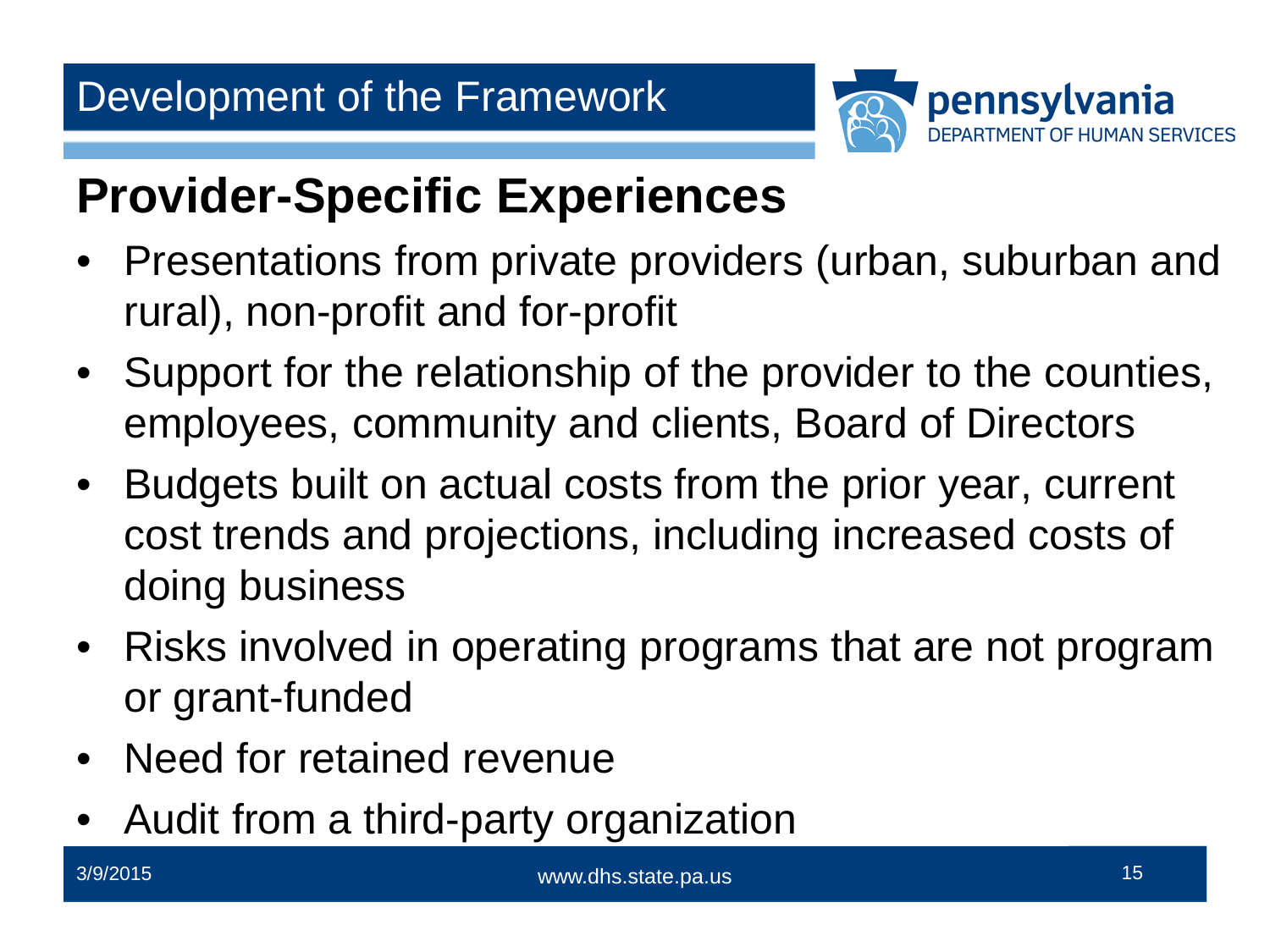

## **Quality and Outcomes**

Counties:

- Are accountable for outcomes identified in the Needs-Based Plan and Budget
- Share responsibility with providers for tracking and reporting data with providers

Allocation of Public Dollars validated by:

- Impact and success of interventions
- Accountability and transparency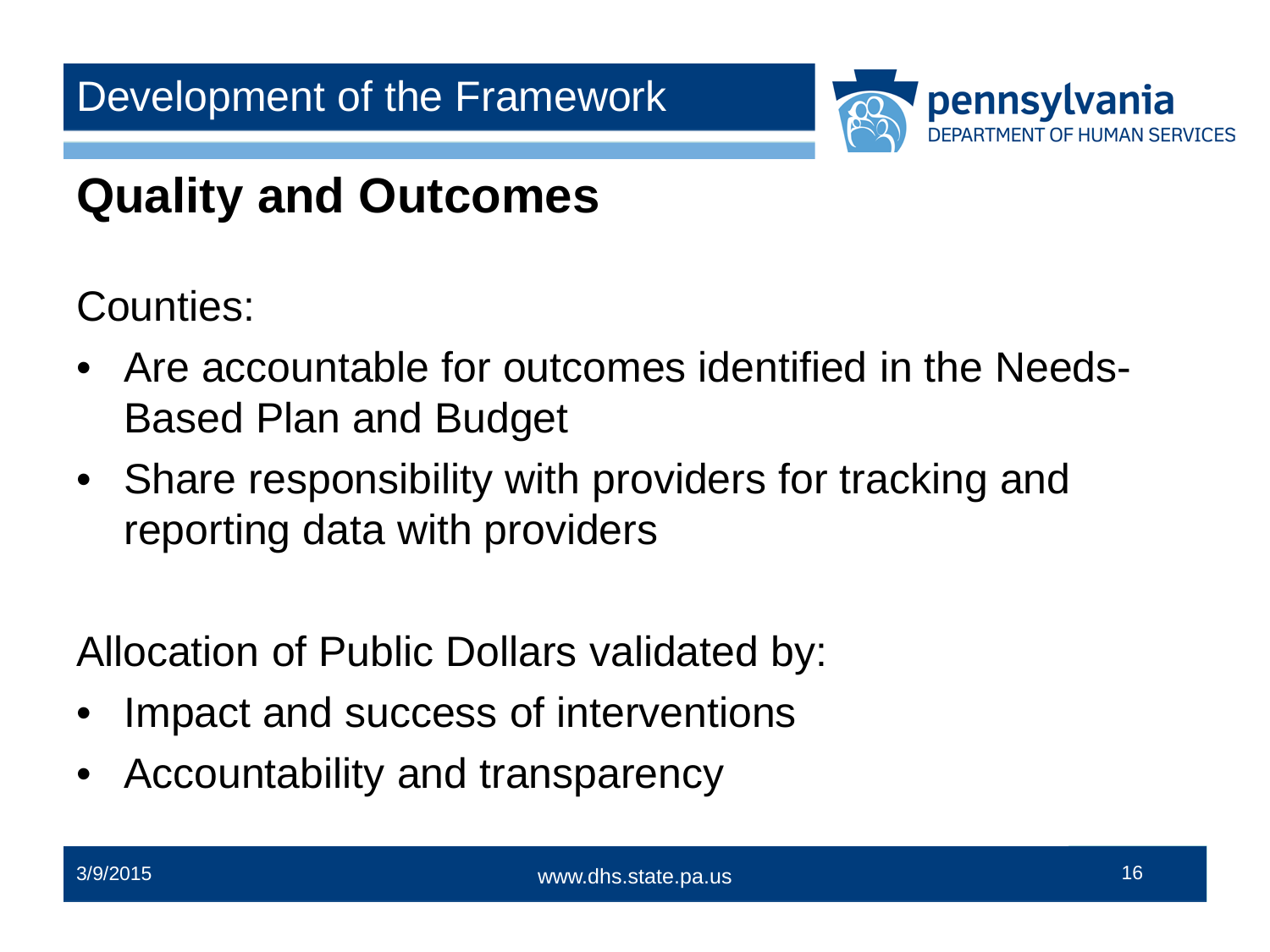

## **Quality and Outcomes**

Deliverables of services purchased by counties should reflect:

- Quality practice standards
- Quality safety, permanency and well-being outcomes (CFSR)
- Quality accountability, competency development and community safety (BARJ)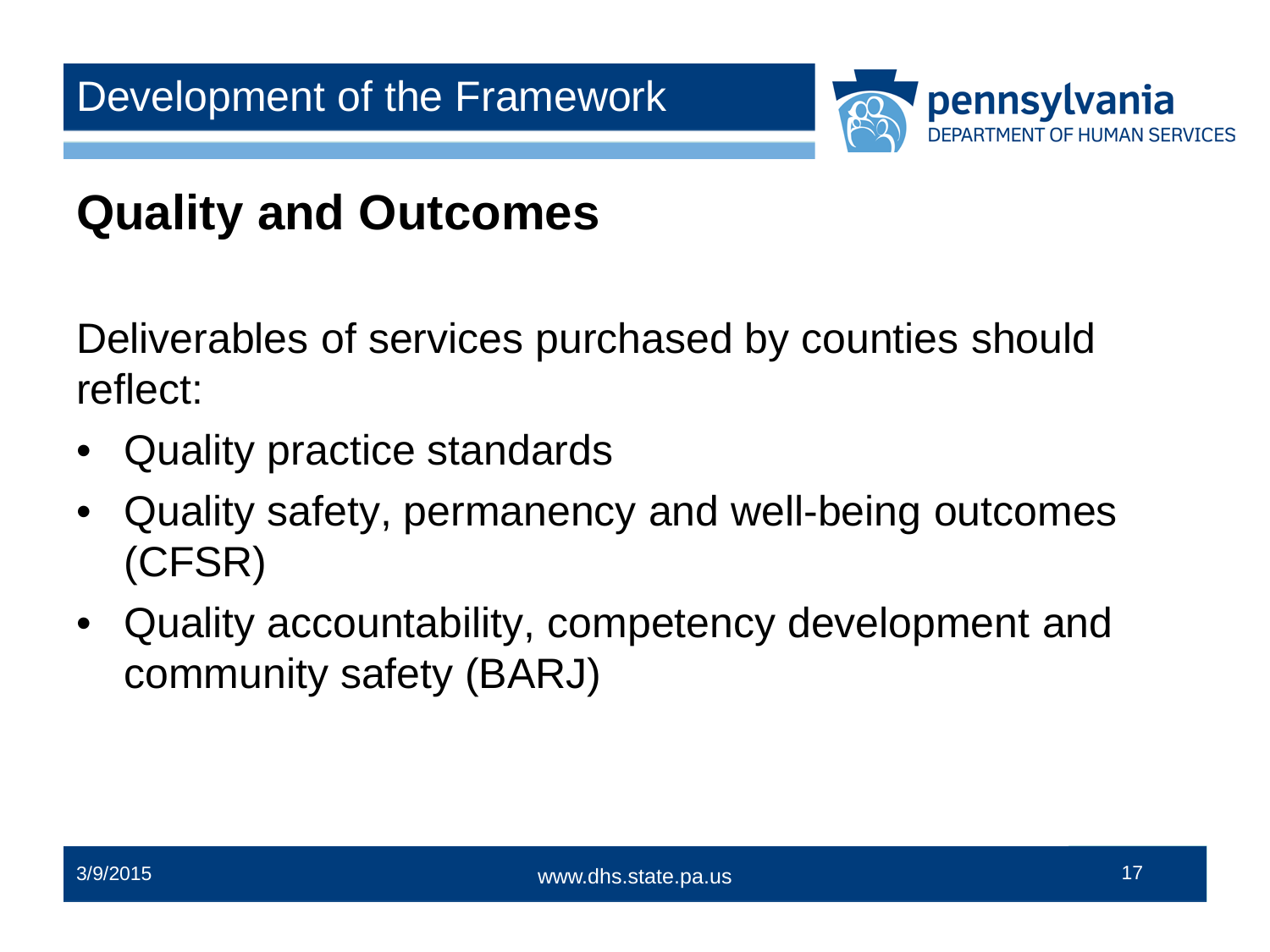

## **Quality and Outcomes**

Connecting assessments to interventions to outcomes:

- The Family Advocacy and Support Tool (FAST)
- Child and Adolescent Needs and Strengths (CANS)
- Pennsylvania Juvenile Justice System Enhancement **Strategy** 
	- Youth Level of Service (YLS)
	- Case Management Inventory (CMI)
	- Standardized Program Evaluation Protocol (SPEP)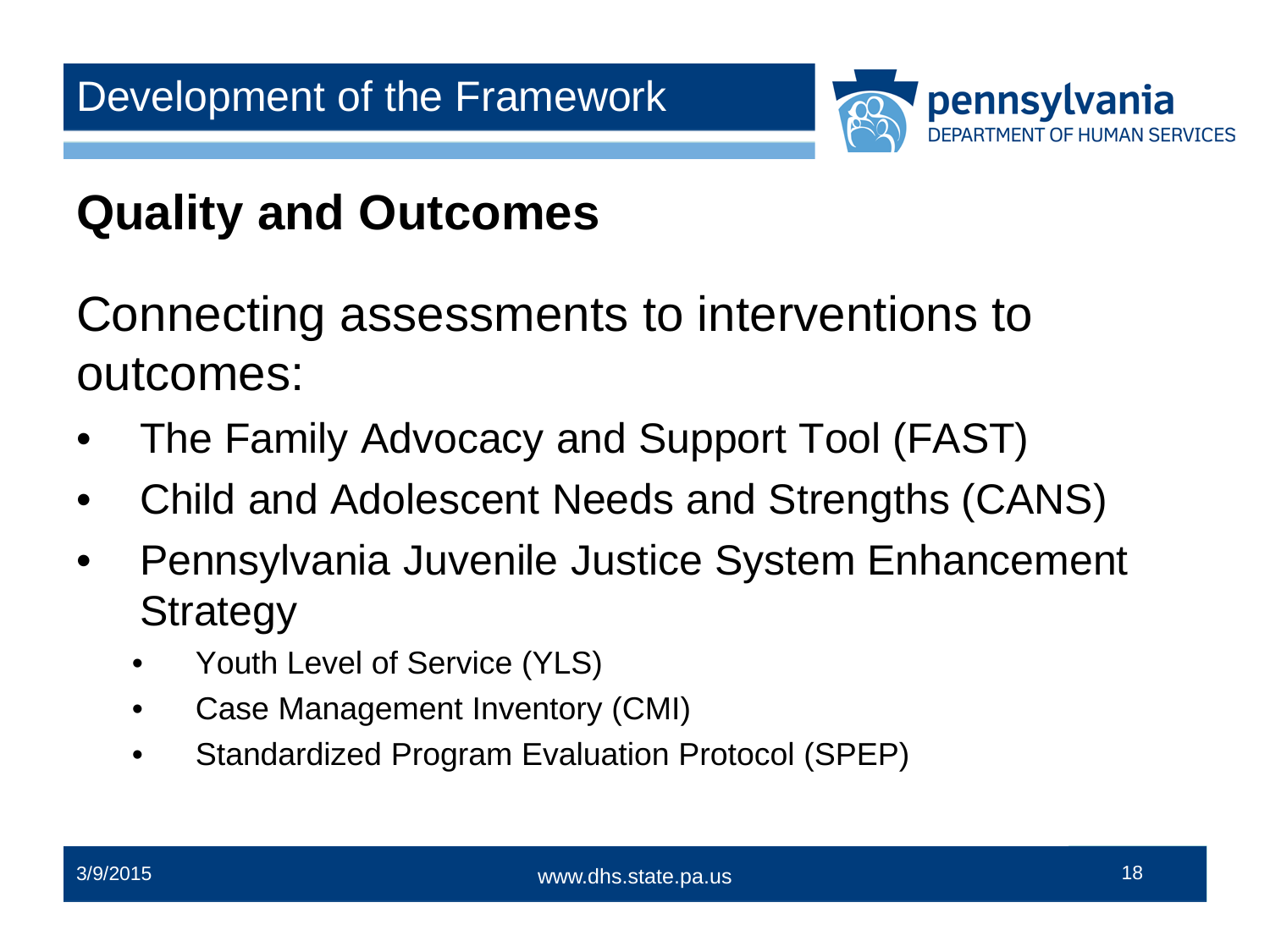#### Development of the Framework



## **Quality and Outcomes**

#### **Long Term Rate Methodology Goals:**

- Incorporate of standards for performance and practice
- Clear criteria for assessing success
- Tracking defined outcome data elements
- Protocol to incorporate quality expectations in contract negotiations

Refinement of CQI expectations needs to continue beyond the lifespan of the Task Force.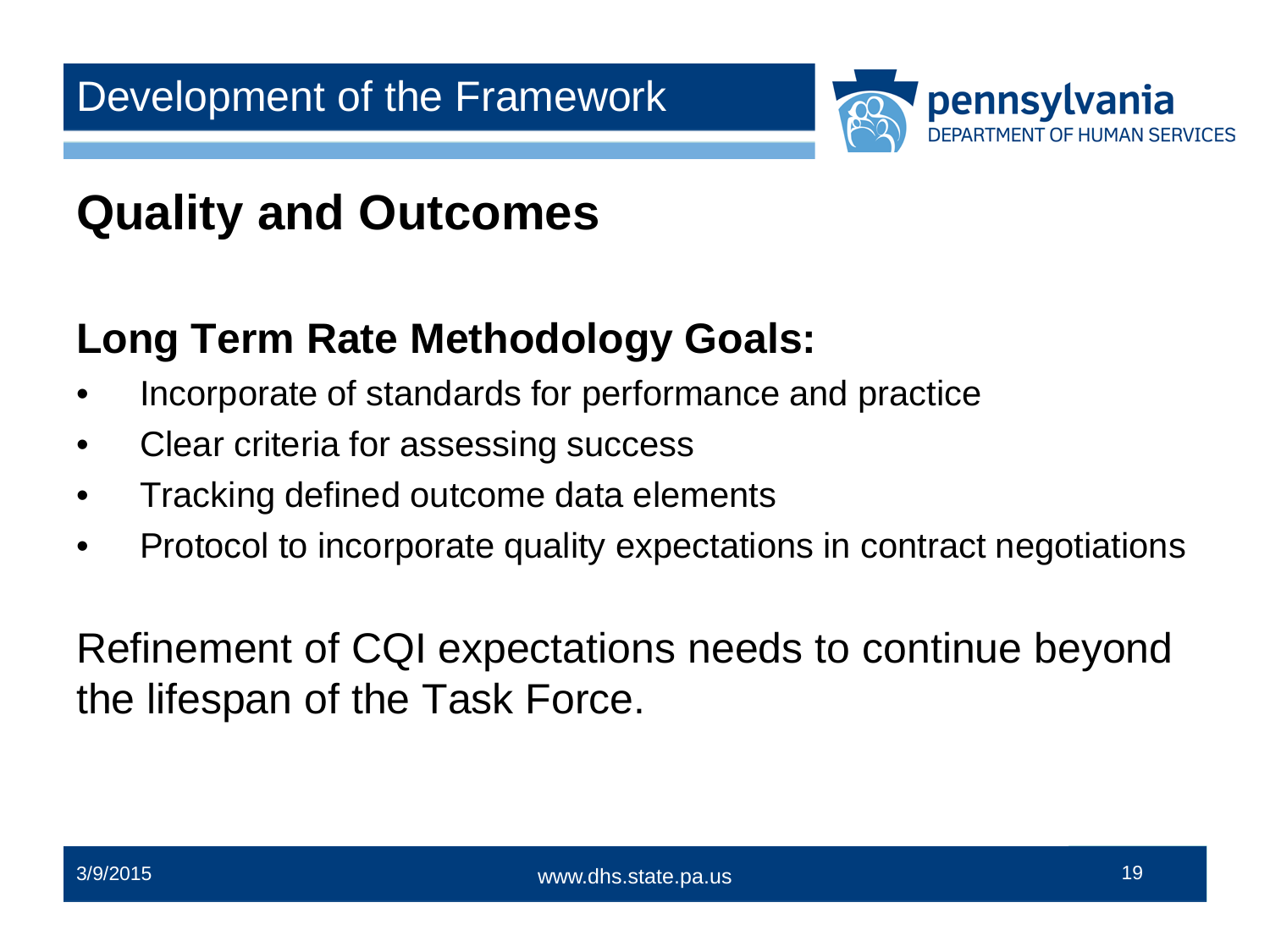

**Bureau of Financial Operations** provided clarification of direct costs and indirect costs in regard to cost reporting

Ultimately, providers control the basis for allocating costs within their programs and services

- Must adhere to accounting principles generally accepted in the United **States**
- May be subject to an independent audit that includes examining the classification of costs for consistency and compliance with the provider's policies regarding direct and indirect costs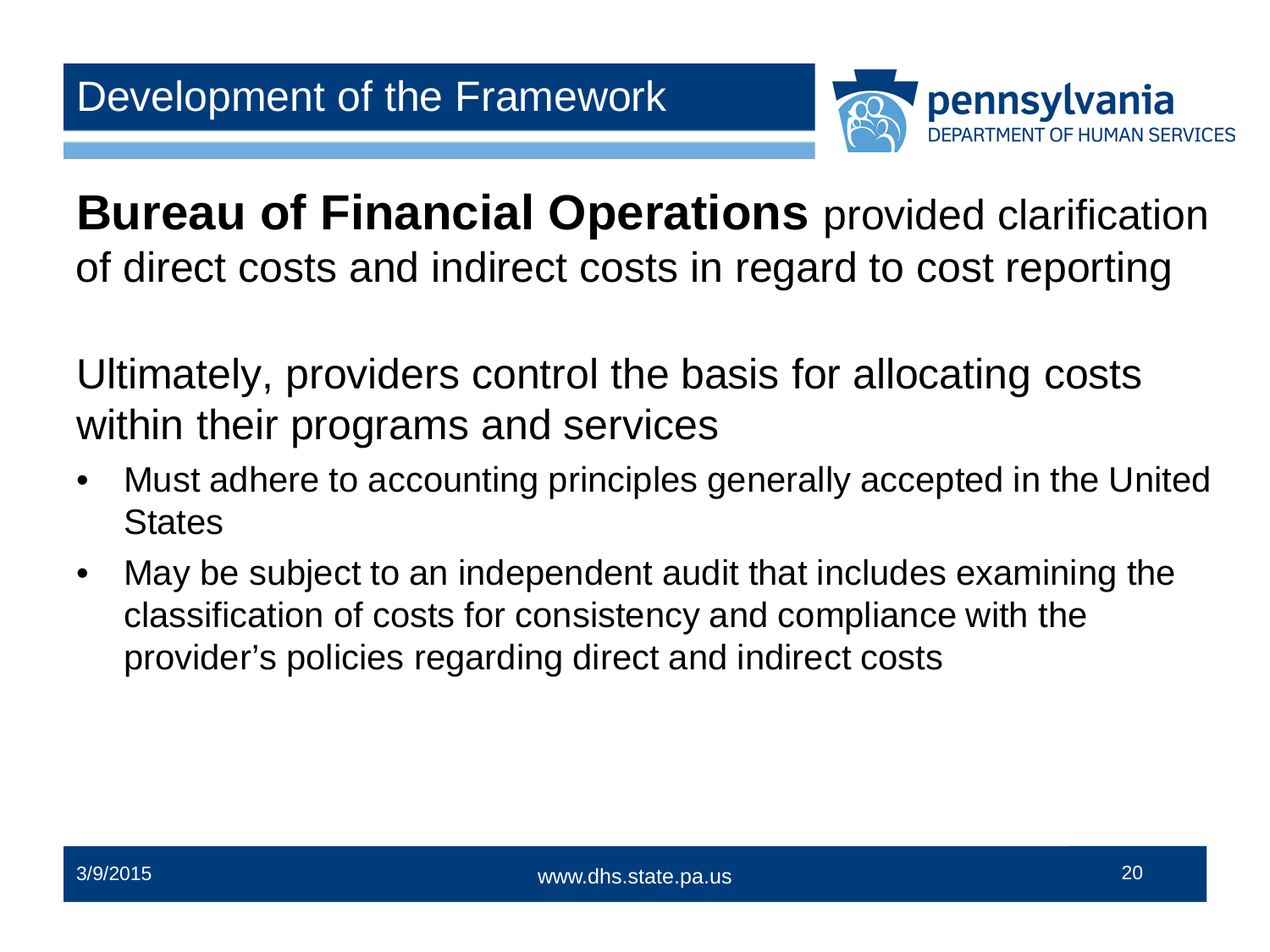

#### **OMB Uniform Administrative Requirements, Cost Principles and Audit Requirements for Federal Awards contained in 2 CFR** § **200.412 - 200.414:**

- 2 CFR §200.56 defines indirect costs, in part, as "those costs incurred for a common or joint purpose benefitting more than one cost objective and not readily assignable to the cost objectives specifically benefitted, without effort disproportionate to the results achieved…"
- 2 CFR § 200.412 states: There is no universal rule for classifying certain costs as either direct or indirect (F&A) under every accounting system…it is essential that each item of cost incurred for the same purpose be treated consistently in like circumstances either as a direct or an indirect (F&A) cost…"
- 2 CFR § 200.413 (a) states: "Direct costs are those costs that can be identified specifically with a particular final cost objective, such as a Federal Award, or other internally or externally funded activity, or that can be directly assigned to such activities relatively easily with a high degree of accuracy."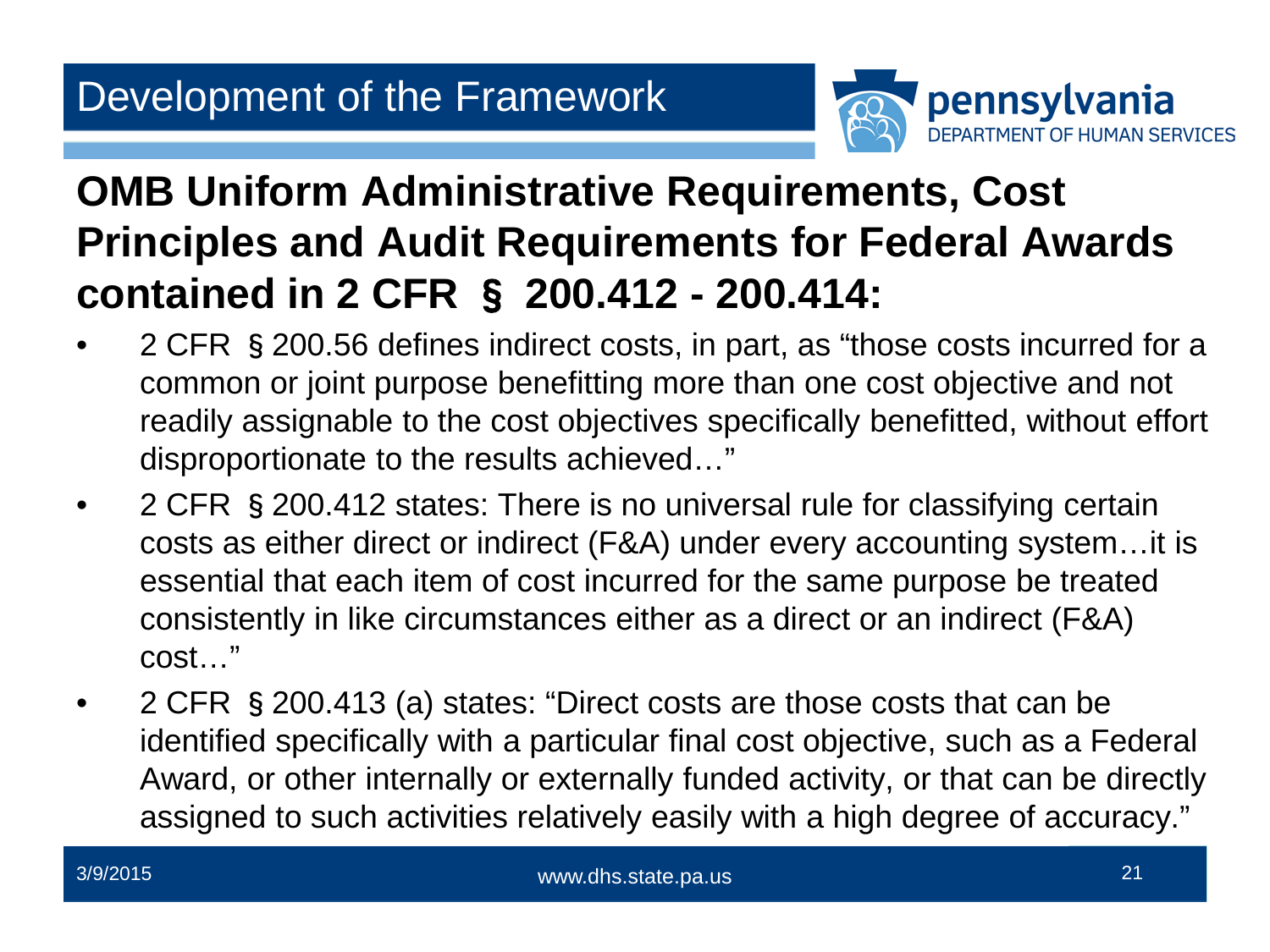

#### **55 Pa. Code** § **3170.60 provides additional clarification regarding administrative overhead/indirect costs:**

- Administrative overhead costs are those incurred for a common or joint purpose and are not readily assignable to one specific cost category…supportive activities which are necessary to maintain the direct effort involved in providing the services….
- ...the cost of general supportive activities provided to a program or another unit of a program's organization shall be apportioned into the services as an administrative overhead of indirect cost. The overall objective of the allocation process is to distribute the administrative overhead costs of the organization to its various services or cost categories
- The basis for allocating these costs is at the discretion of the program; however, this basis shall result in a fair and equitable distribution of costs, in direct relation to actual benefits accruing to the services to which costs are charged…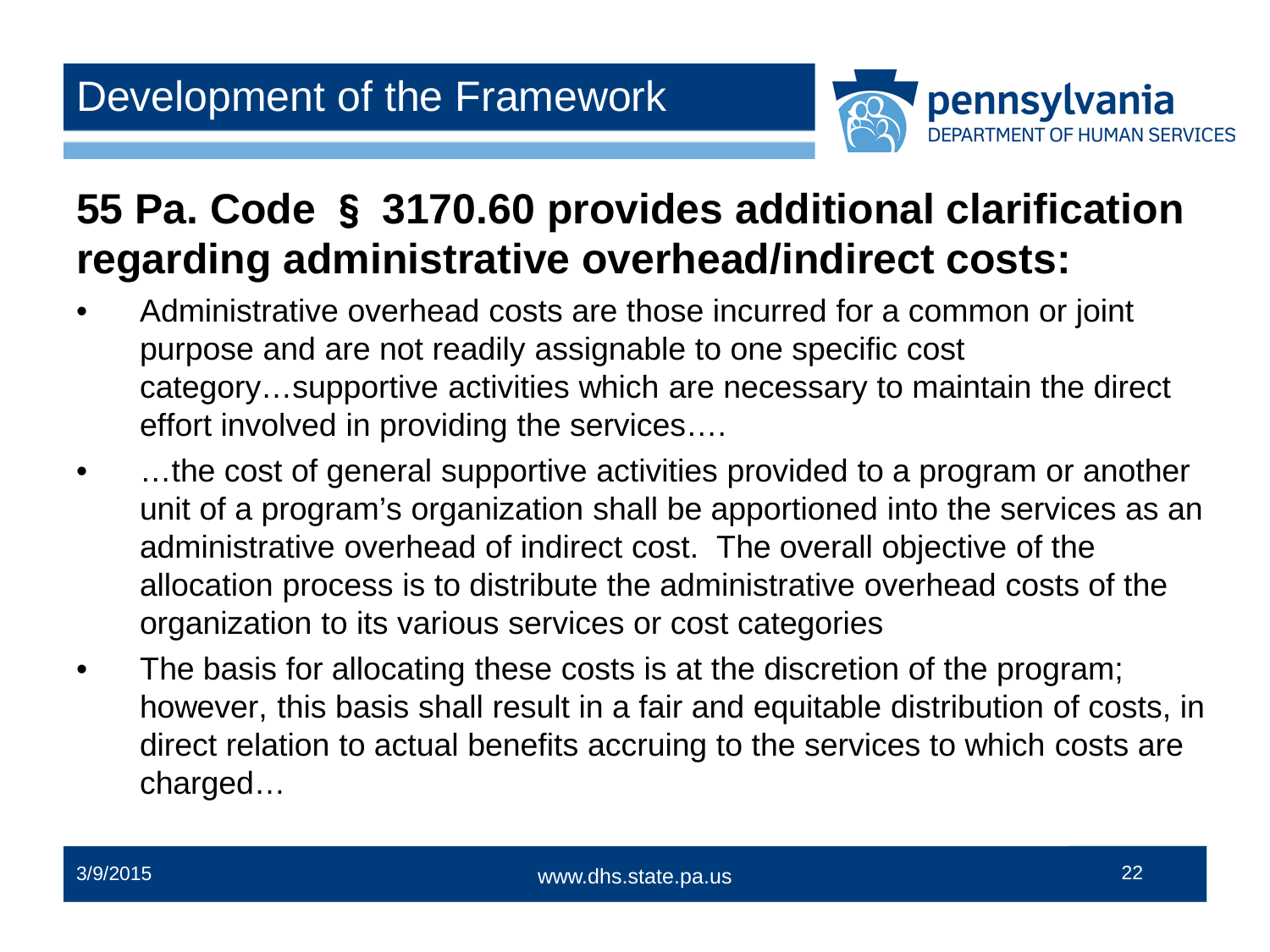

## **Key components of the Pennsylvania model:**

- Role of the providers—use of an Independent Audit
- Role of the state—educate and monitor
- Role of the county—need for the service and the reasonableness of costs
	- Needs-Based Plan and Budget
	- Contract Negotiation
- Mechanism for new providers and new services
- Role of quality and measurable outcomes in the process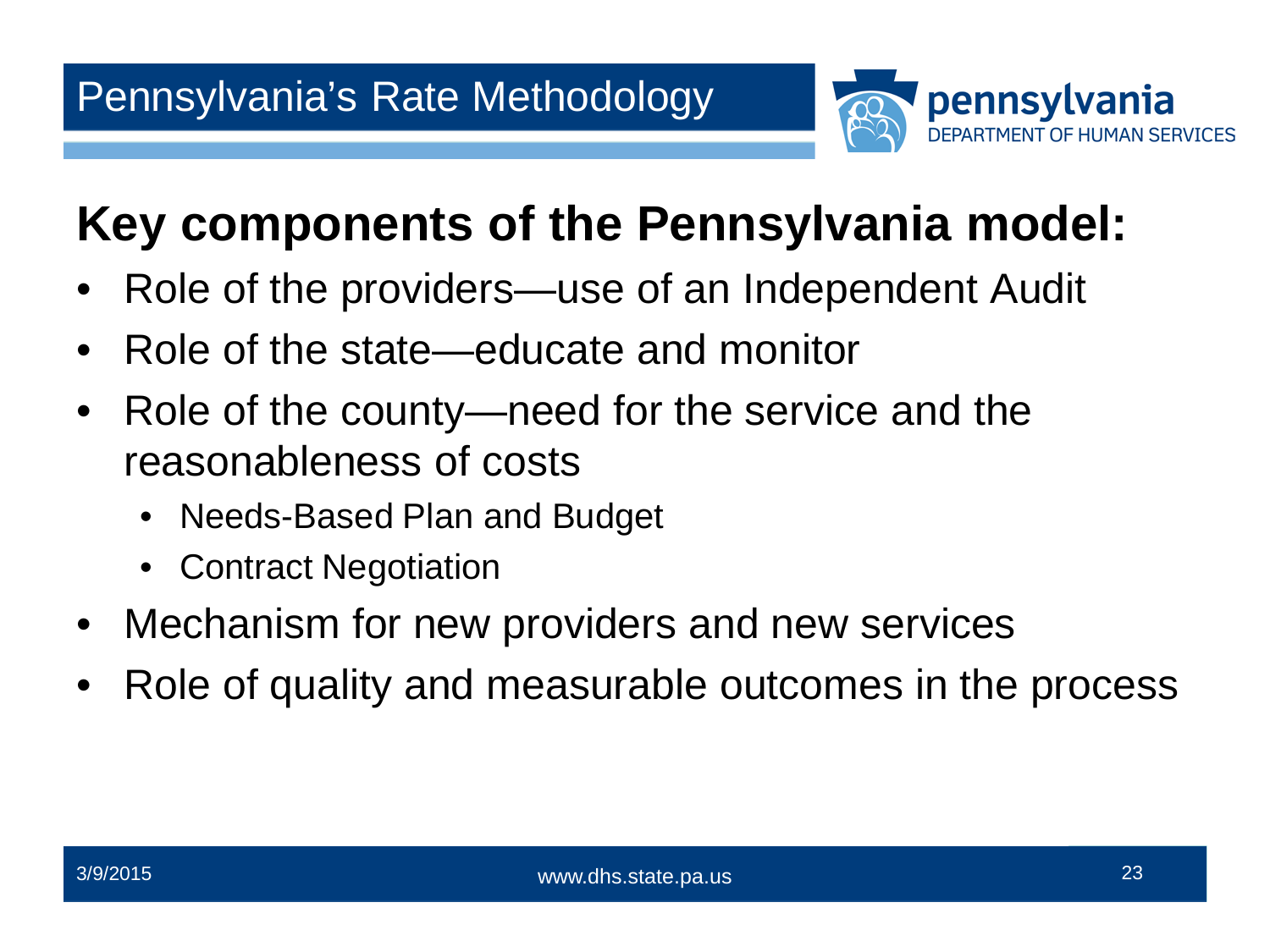

#### **PENNSYLVANIA**

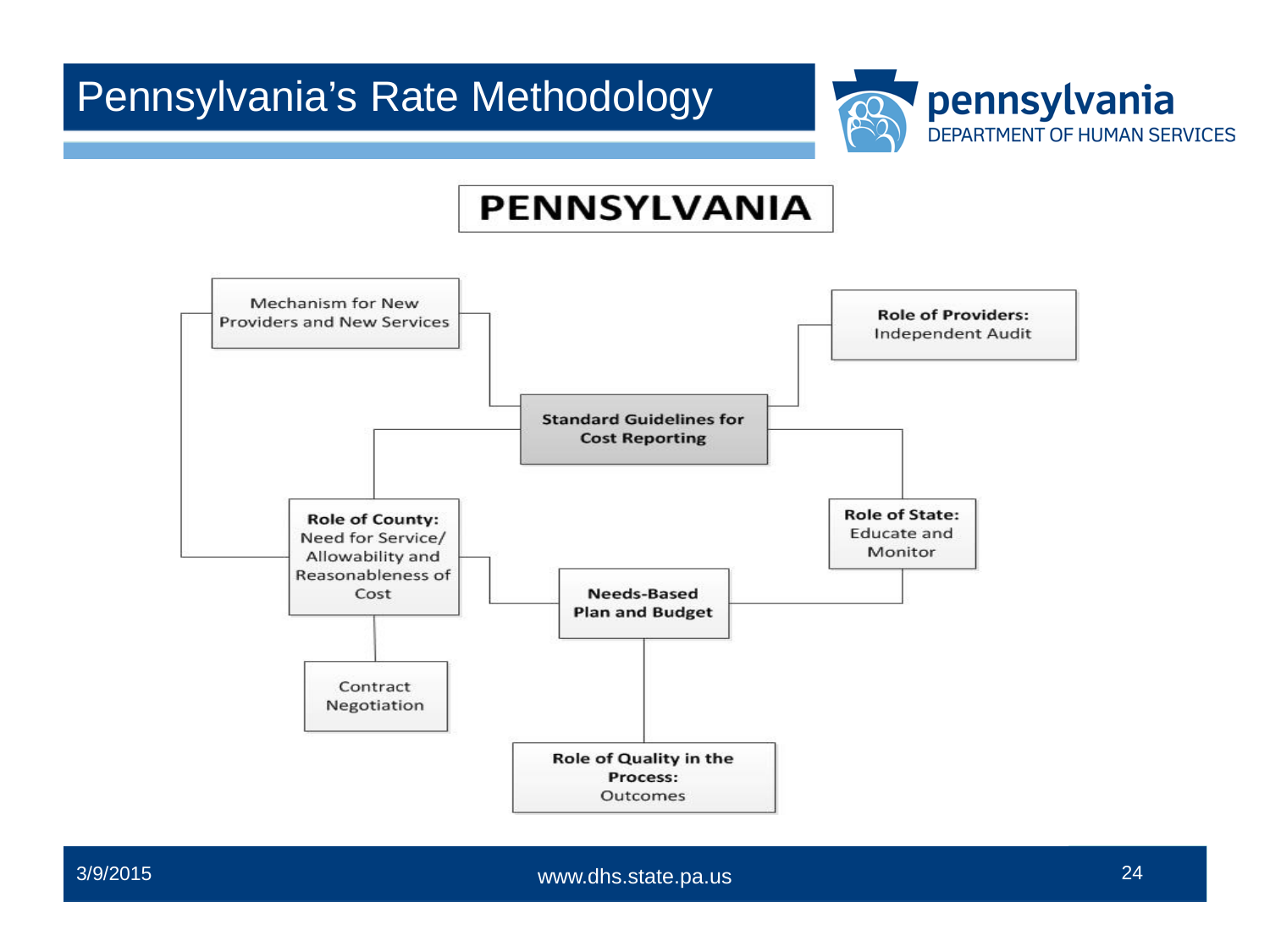

# **Role of the County— Need for Service Reasonableness of Costs**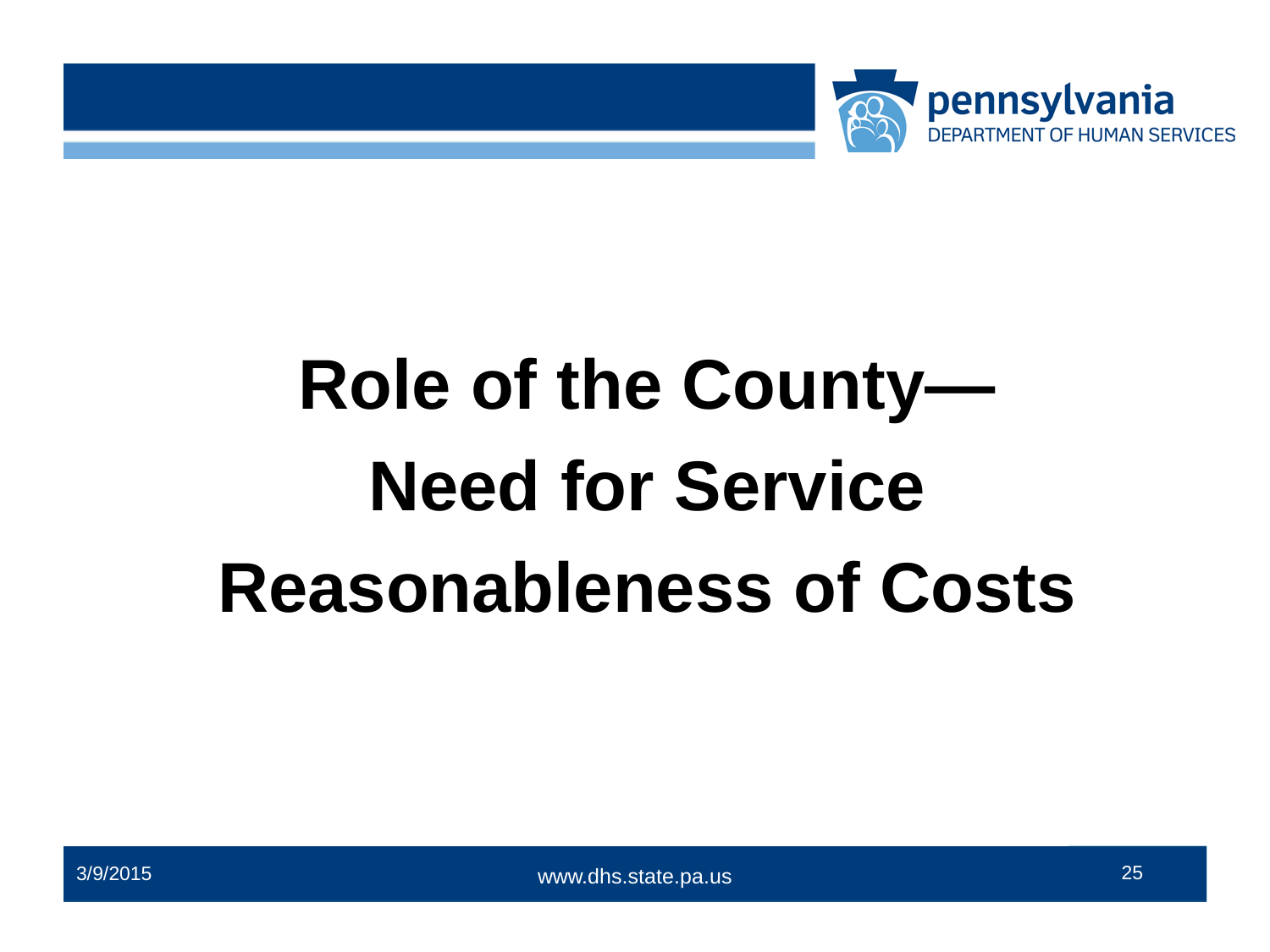

## **Objective:**

• Develop a transparent county review and negotiation process that aligns the need for services, provider quality and the reasonableness of costs as essential elements, while taking into account the timing of the Needs-Based Plan and Budget submission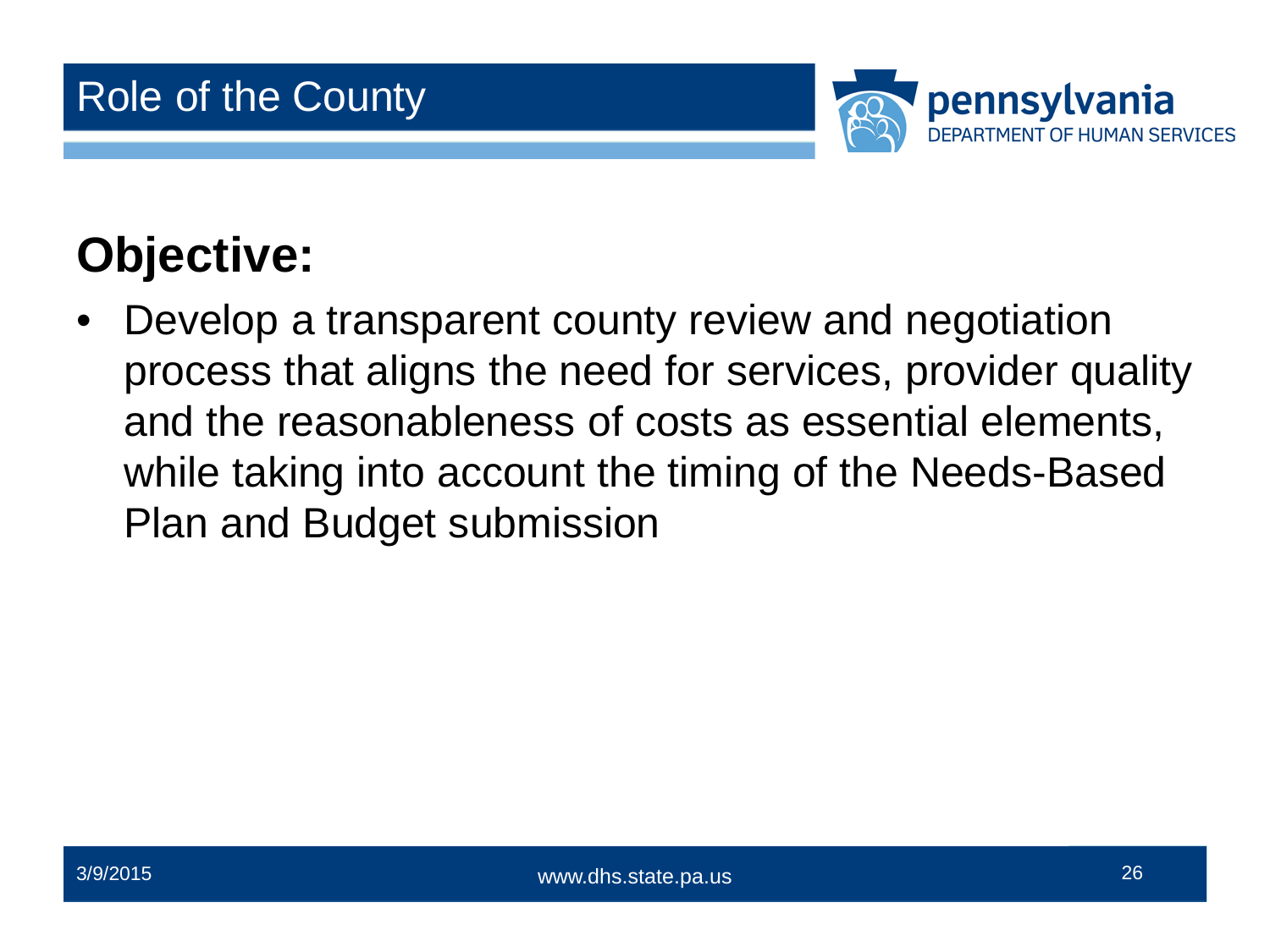

#### **Process Development:**

- County reviews cost report submission for reasonableness, federal and state funding allowability, need for the service and outcomes
- Engagement with provider for questions/answers
- County rate proposal to provider
- Agreement reached, negotiation
- Provider cost resulting from rate agreement included in implementation and Needs-Based Plan and Budget
- If funding is approved by the Department through the Needs-Based Plan and Budget, the county can contract with providers at the rate which will cover the costs as submitted in the Needs-Based Plan and Budget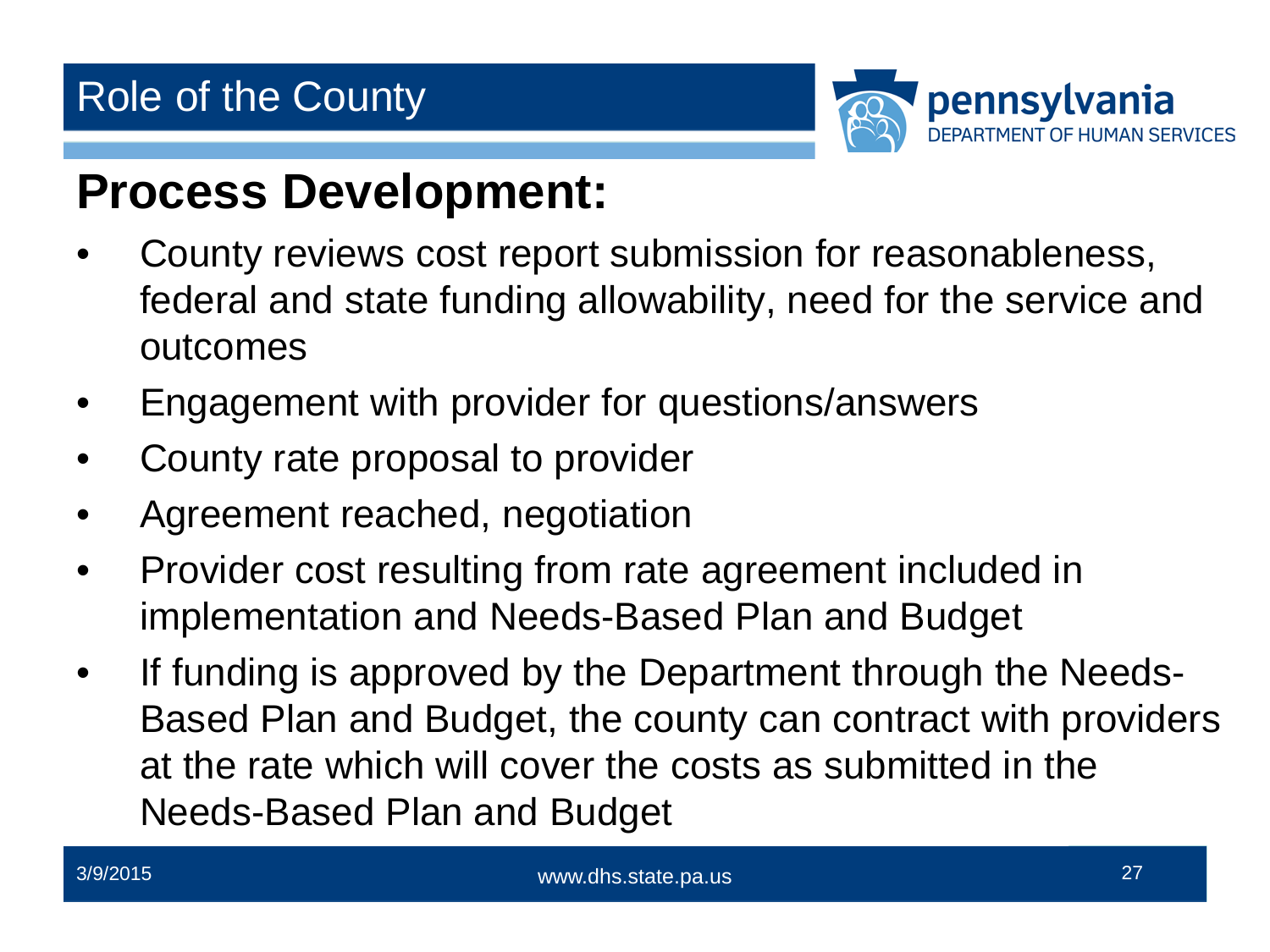

## **Key Dates in the Process:**

- Counties send letters to providers indicating intent to contract: March 1<sup>st</sup> of the upcoming fiscal year
- Providers submit cost reports to the county: March 31st
- County review of cost reports and negotiations: starting March 31st
- Submission of Needs-Based Plan and Budget with costs included: August 15th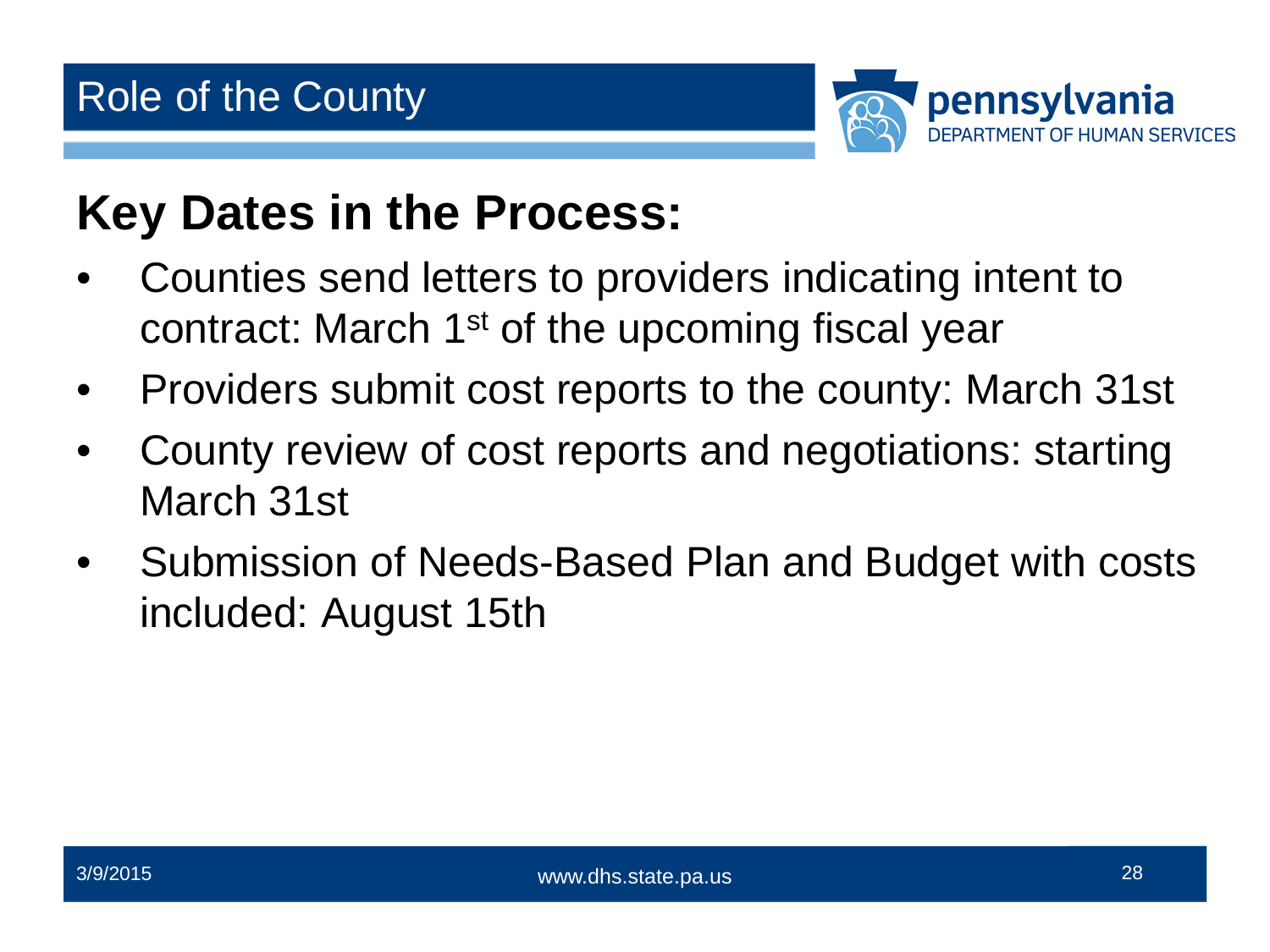#### Role of the County



## **Other Considerations**

- The recommendation is not to include caps in the review process
	- Various factors within each geographic area can contribute to line item fluctuation from county-to-county and provider-to-provider
- Counties are encouraged to select desired areas for improved outcomes based on individual county data and identification of local need
	- The selection of outcomes remain the decision of each county based on identification of local need
- Timeline—cost reports for other purchased services are due March 31st, providing time between this and the December 31<sup>st</sup> deadline for placement providers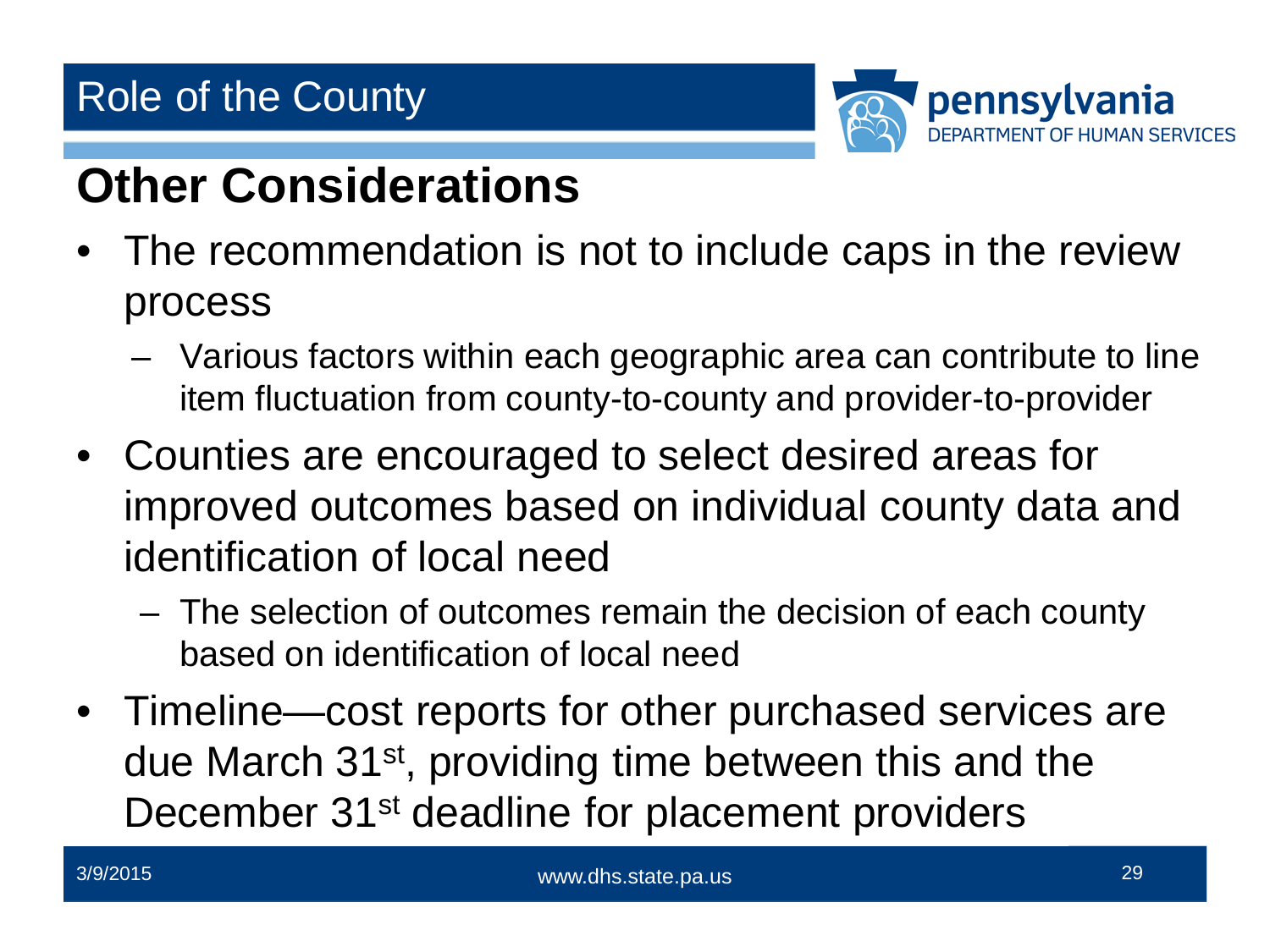

# **Role of the Provider— Cost Reporting Independent Audit**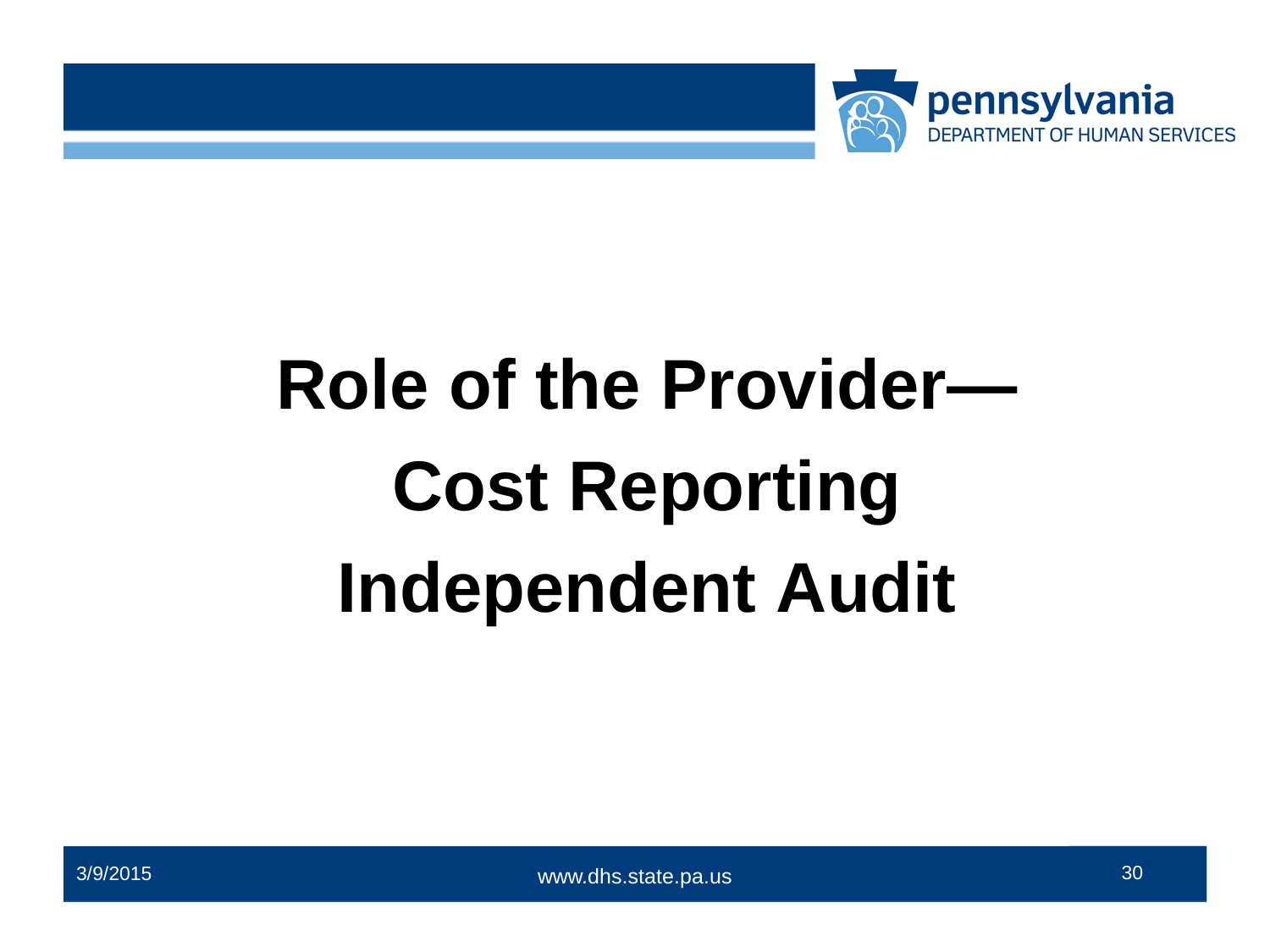

#### **Ad Hoc Workgroup Formed**

- Explored creation of a cost report format
- Purpose—assist in the determination of allowable and reasonable costs

#### **Standardized Guidelines**

- Prior year actual costs
- Current year budget costs
- Projected (tentative) year next year costs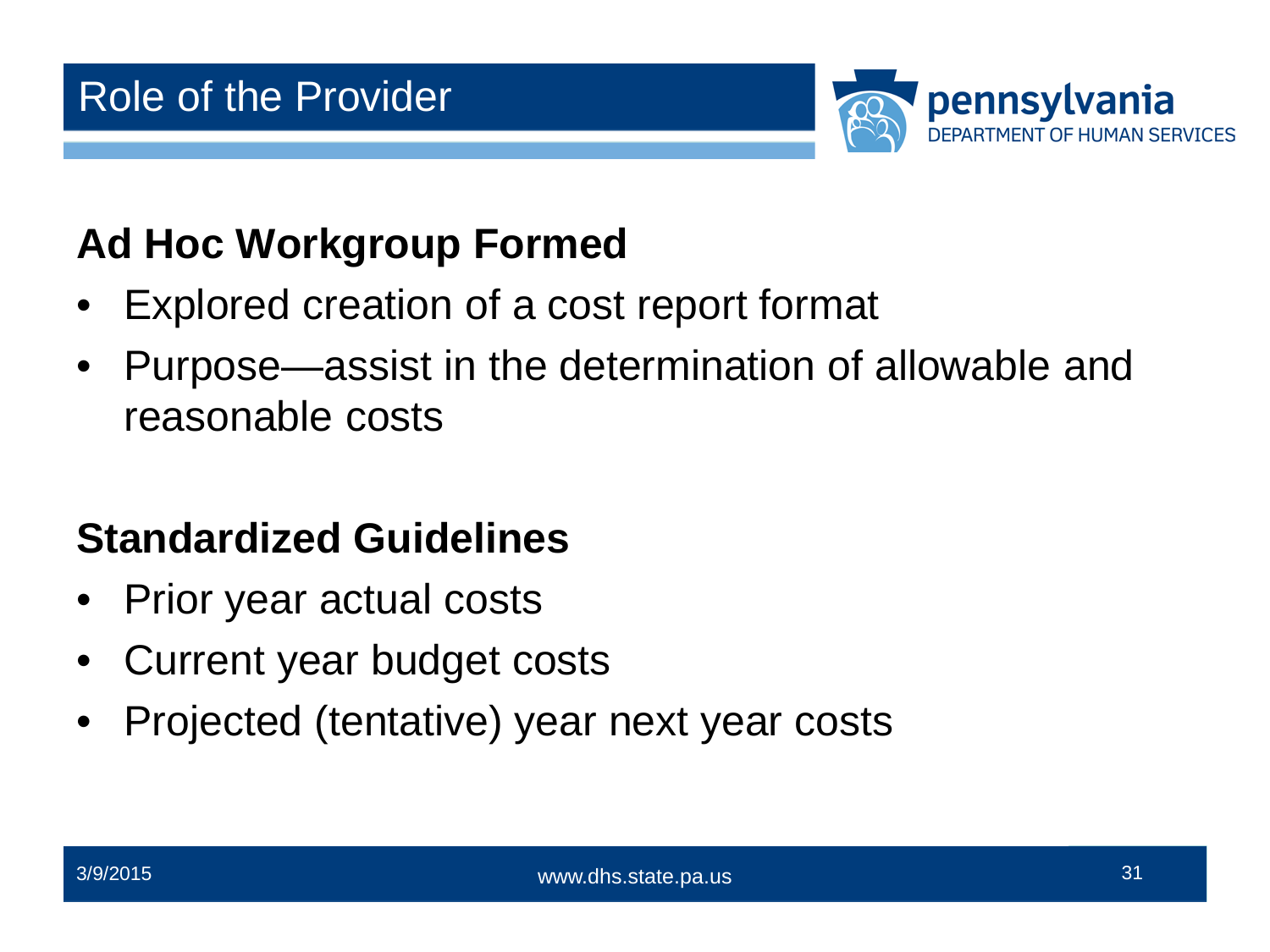

## **Standard Guidelines:**

- Ensure that providers' actual and projected costs are reflected
- Provide a consistent format which makes review for reasonableness and allowability of costs easier

Providers and counties may still use existing processes for reporting costs if guideline standards are included.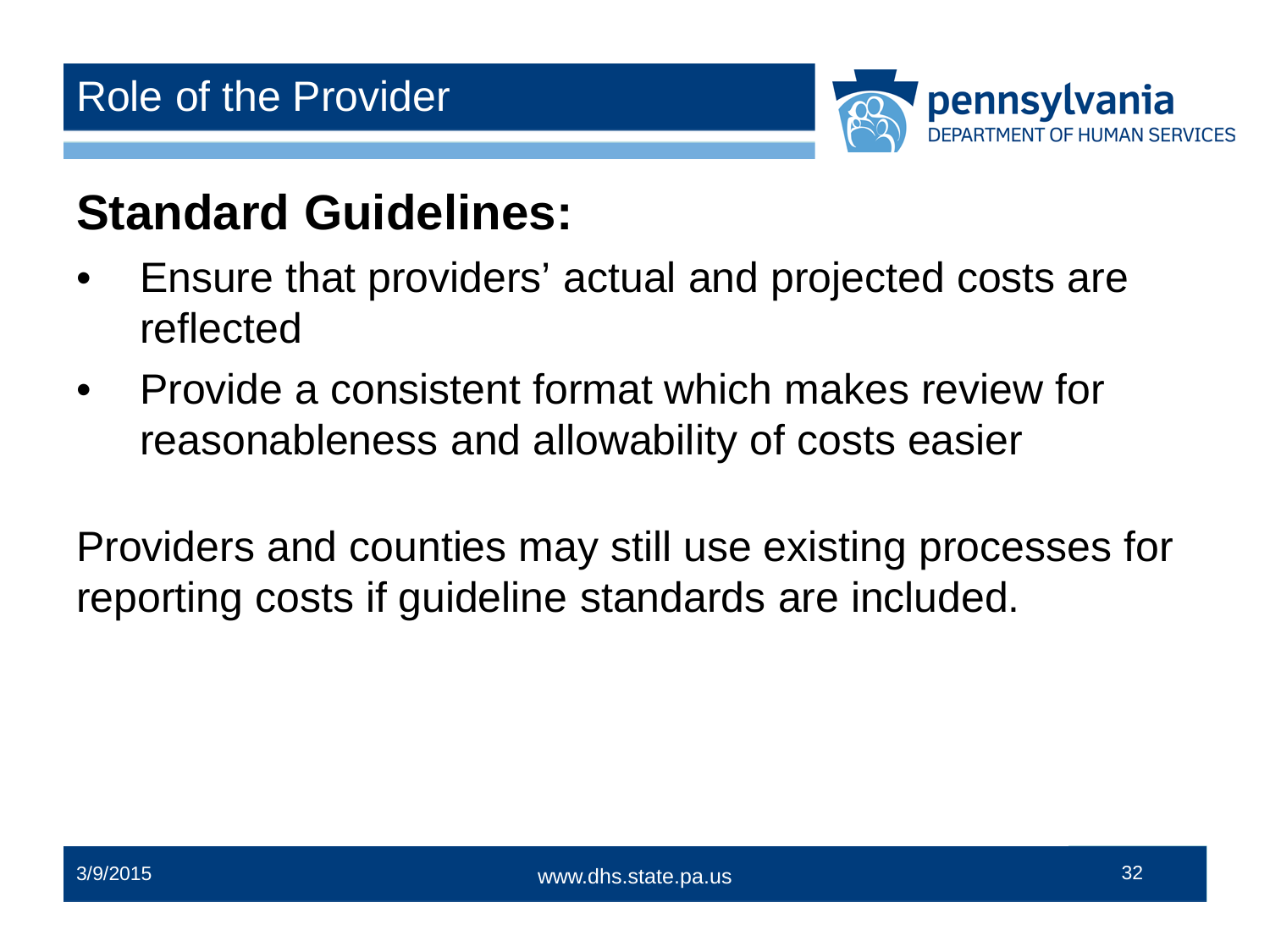

Goal of the cost reporting process is to support the negotiation process between counties and providers.

The proposed methodology uses standard guidelines and the independent audit report as the basis for cost validation and rate negotiations.

Key Component: Use of Independent Audits

Independent audit documentation supports reporting of actual costs incurred and validates the classification of direct and indirect costs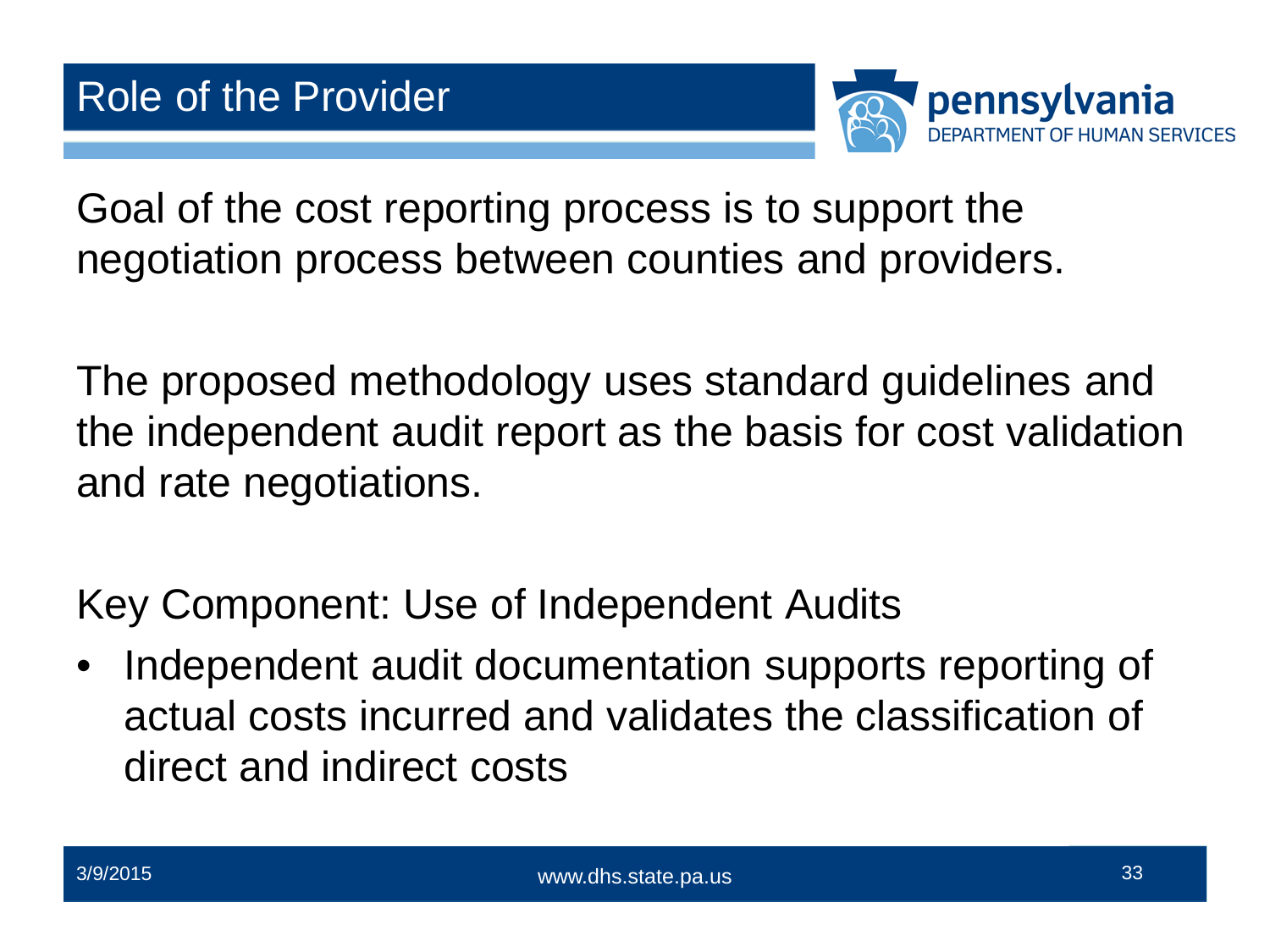

## **Cost Reporting Ad Hoc Workgroup**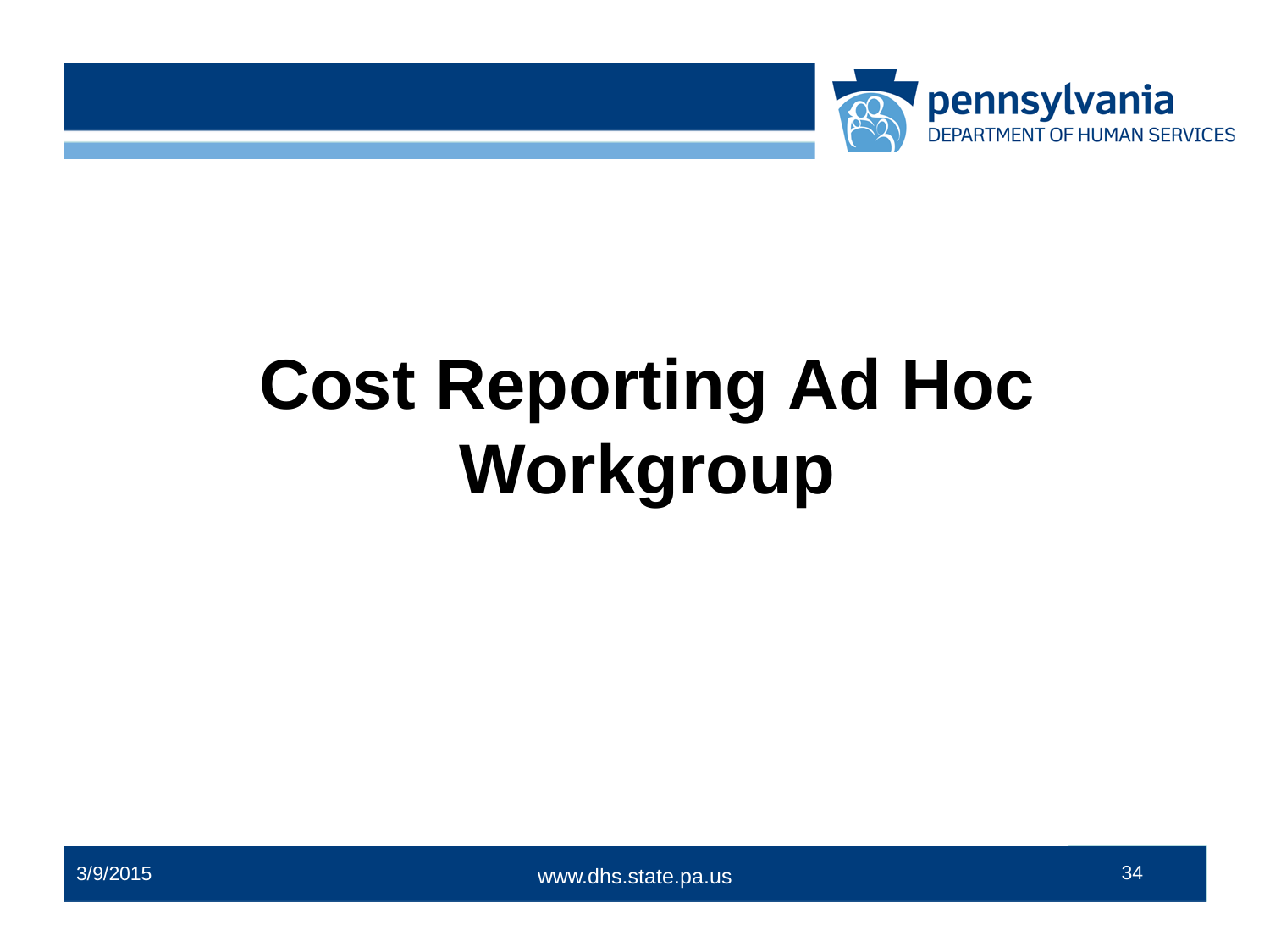

## **Information Reviewed:**

- Examined several county processes including Allegheny, Bucks, Chester, Erie, Northampton, Philadelphia
- Examined practices outside of Pennsylvania
- Reviewed providers' Statements of Functional Costs
- Provider Audits
- Retained Revenue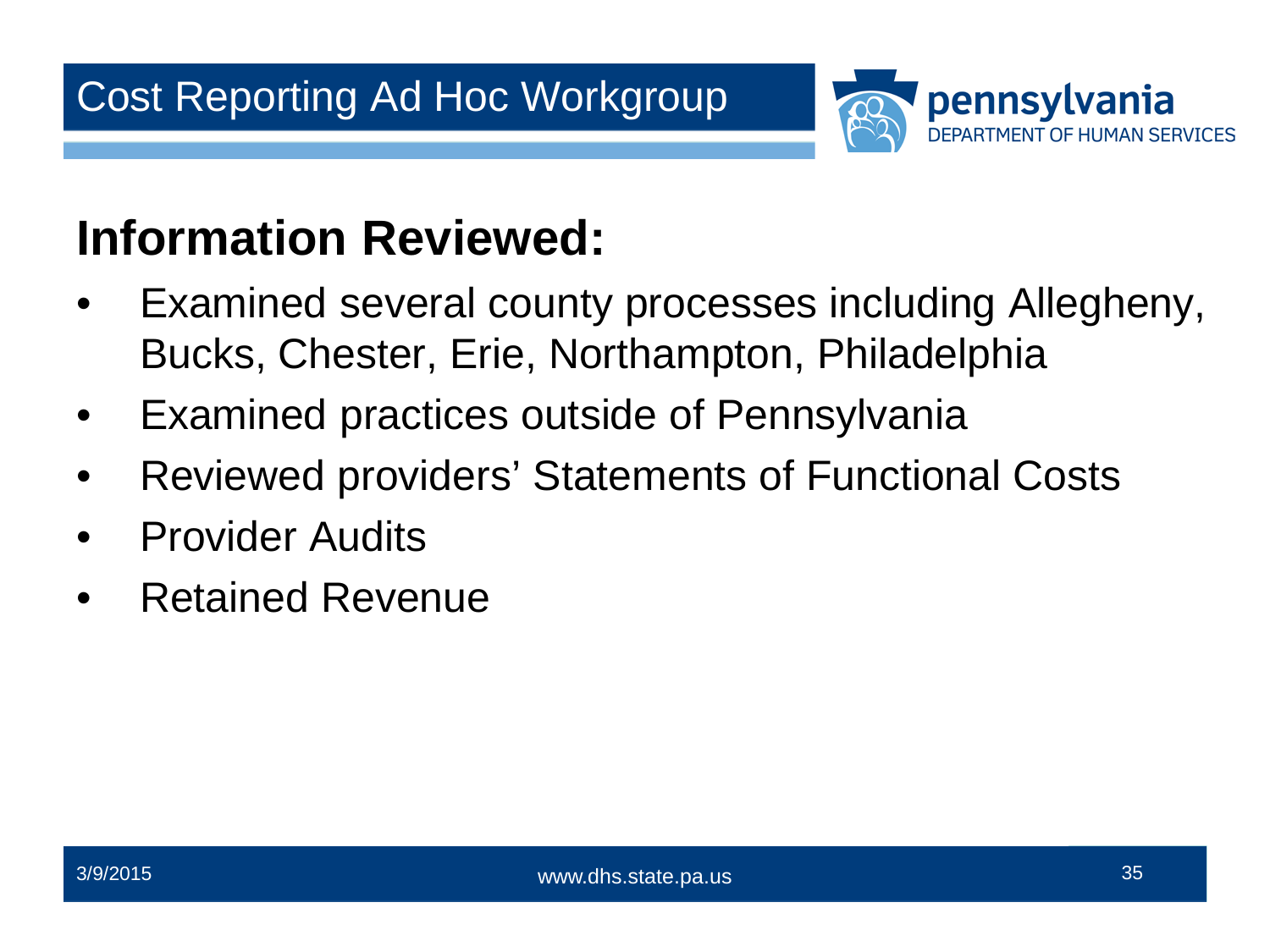

## **How is a format transparent, reasonable and allowable?**

- Based on program prior years actual costs with justifiable projected future increases/decreases
- Most organizations have audit process to support actual costs of care and can project costs based on trends (e.g. insurance, health care, staffing)
- Negotiations between county and provider for RFP process, program-funded or similar arrangement for specific services or new programs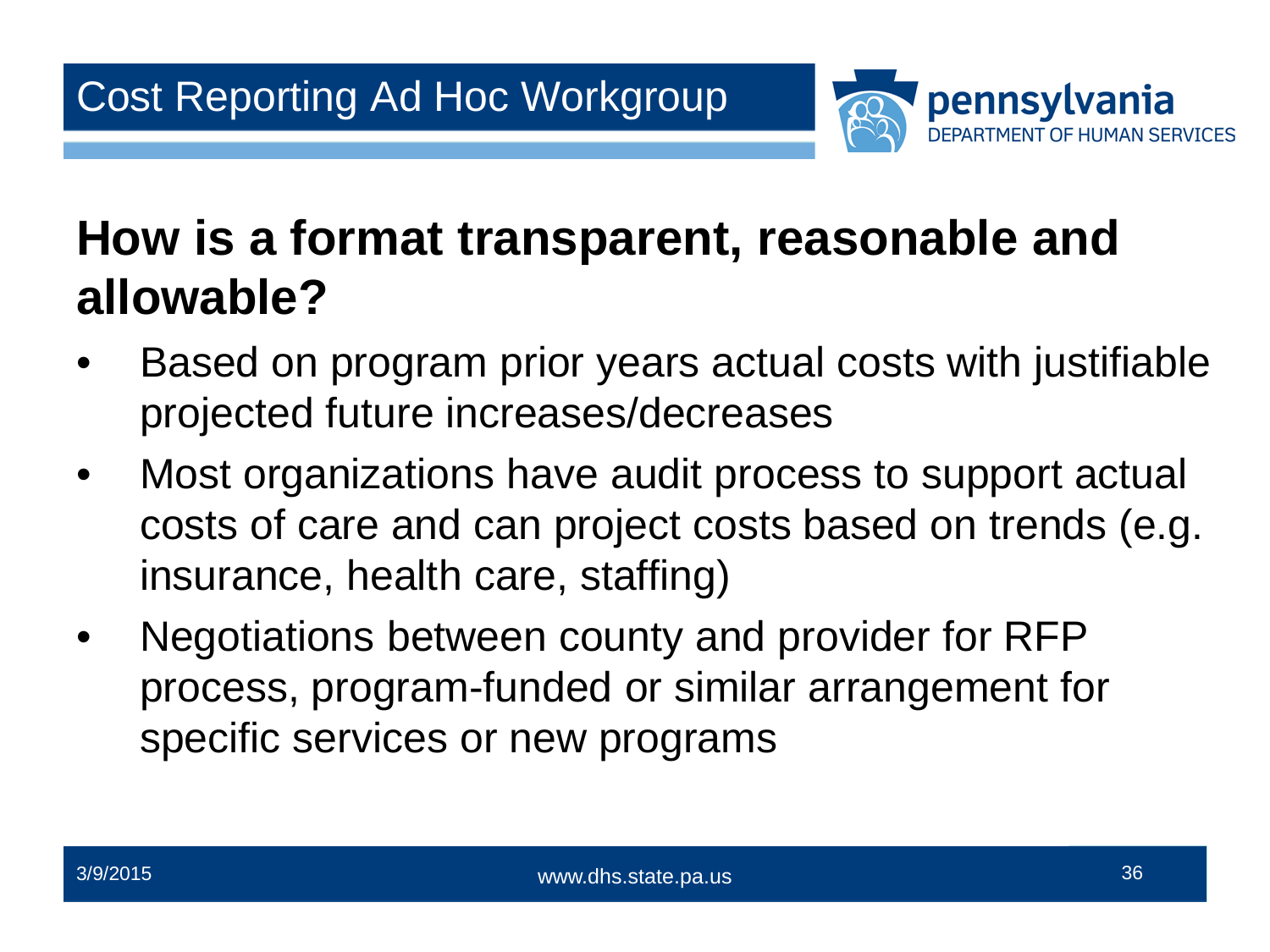

## **Three Outputs:**

- Other Purchased Services Cost Reporting Guidelines
- Other Purchased Services Cost Reporting Definitions
- Sample Other Purchased Services Cost Reporting Tool (optional)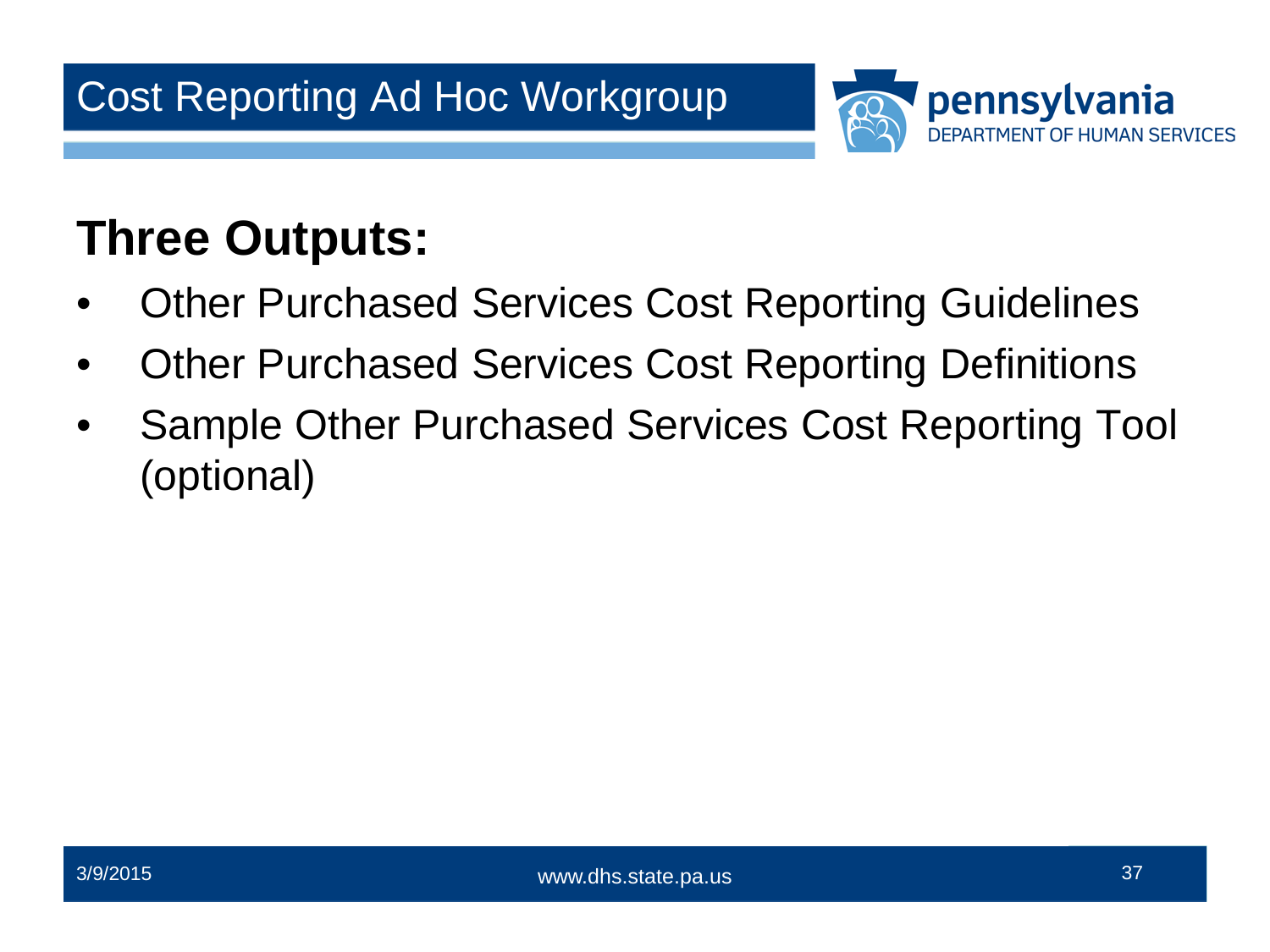

## **Standardized Guidelines:**

Standard Cost Reporting Guidelines provide counties and providers with standard guidance for the cost reporting of other purchased services.

Guidelines include:

- Coversheet
- Expenditures by Program
- Detailed Narrative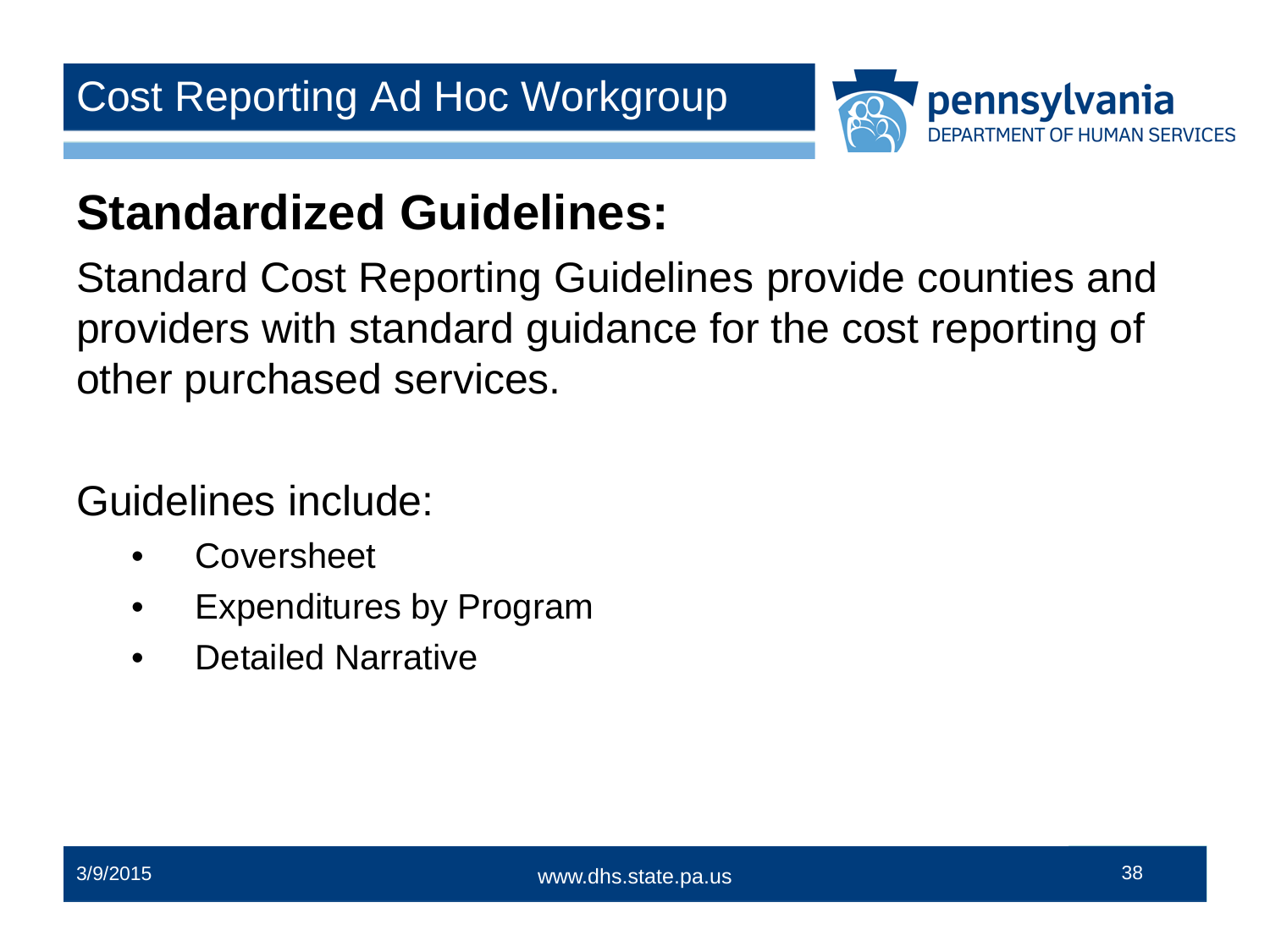

## **Standard Guidelines:**

- Ensure providers actual and tentative projected costs are presented to counties in a format that assists with determinations of reasonableness and allowability of costs for state or applicable federal funding
- Providers and counties may follow existing process for reporting costs for other purchased services as long as that process includes reporting standards in the guidelines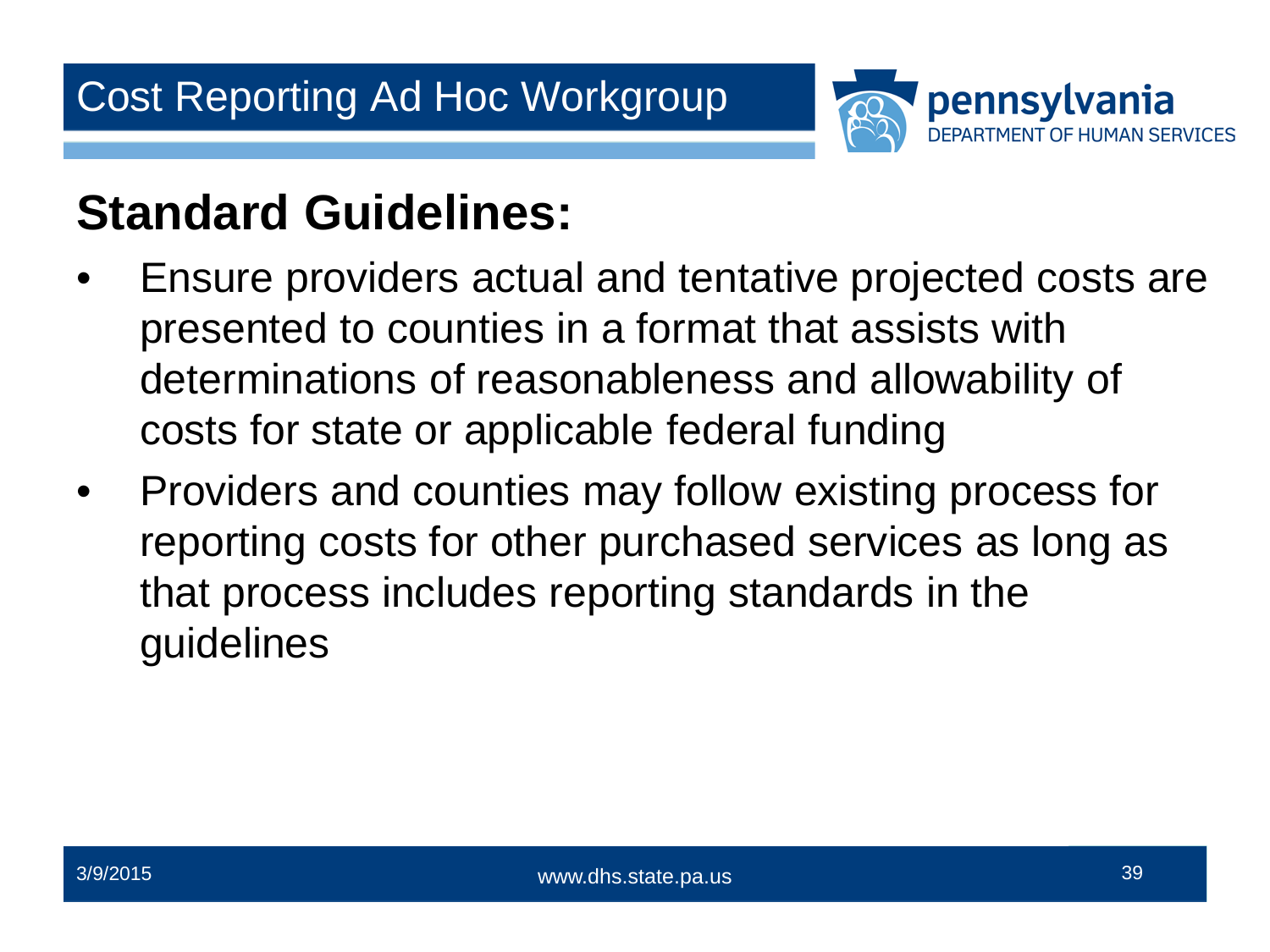

## **Use of Independent Audits:**

The proposed methodology utilizes the standard guidelines in conjunction with the independent audit report as the primary source of cost validation and becomes the basis of rate negotiation between the counties and the providers.

- Supports the reporting of actual costs incurred by the provider
- Validates the classification of direct and indirect costs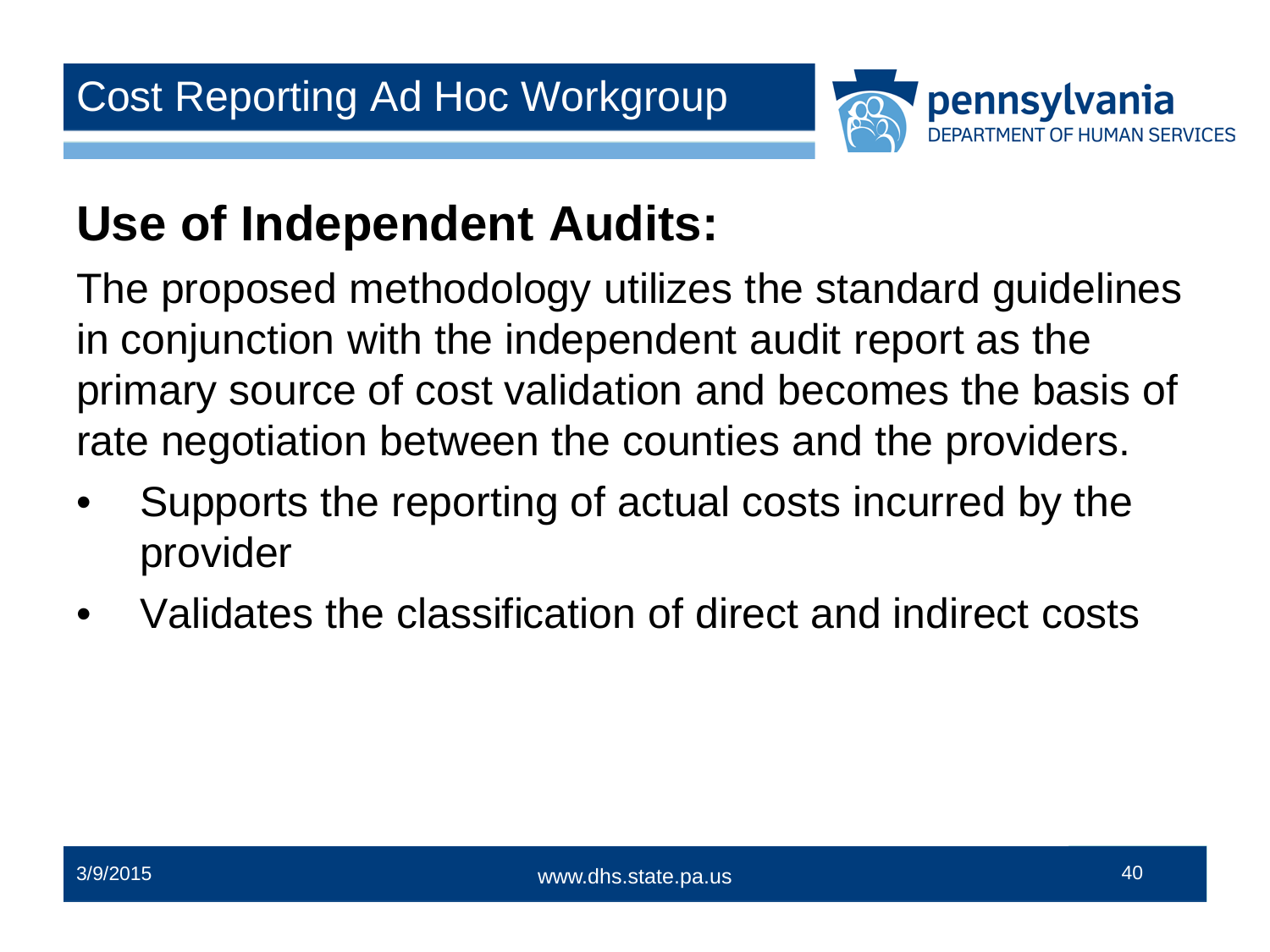

## **Cost Report:**

- Will be completed for the period of July 1 through the following June 30 and for each annual reporting period thereafter
- The Department—provide state-level oversight to ensure:
	- Accuracy
	- Transparency
	- Proper allocations
	- Allowability
- The 67 counties—determine the need for:
	- Reasonableness
	- Service
	- Service enhancement necessity
	- Contract negotiation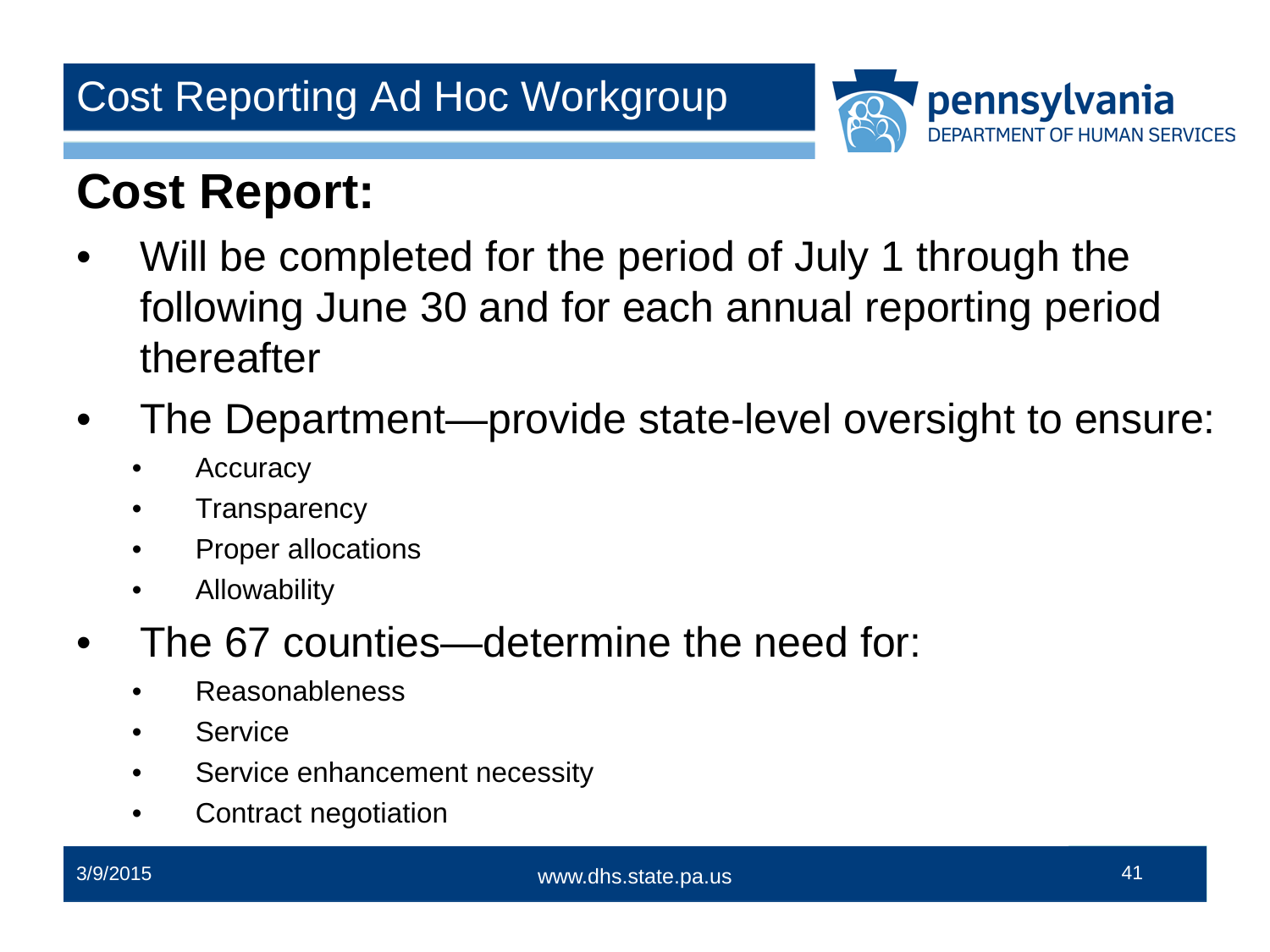

## **New Providers and/or New Services:**

One exception to the Cost Reporting Guidelines is for new private providers and/or new services performed by private providers that have no historical costs.

New providers and/or new services will need to send to the county, the Projected Year Cost and the Detailed Narrative, along with Program Descriptions, to enable the counties to make a determination on the need for the service and the reasonableness of the costs.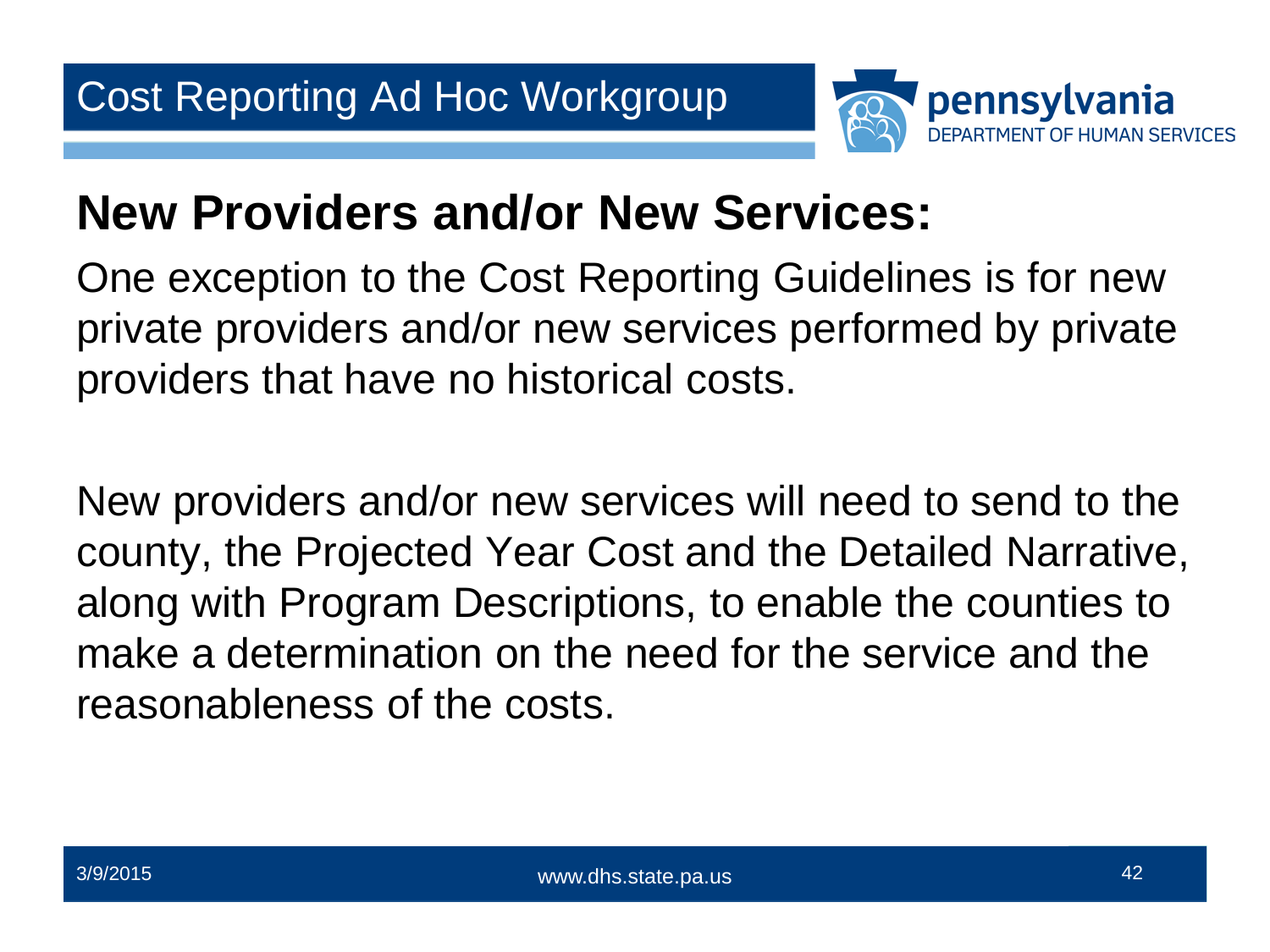

## **Summary:**

- Develop a transparent, reasonable and allowable process through the use of historical and projected costs
- Improve efficiency and timeliness of contracting (March 31st submission)
- Recognize the diversity of 67 county processes while creating a reasonable baseline of financial information needed to contract across the state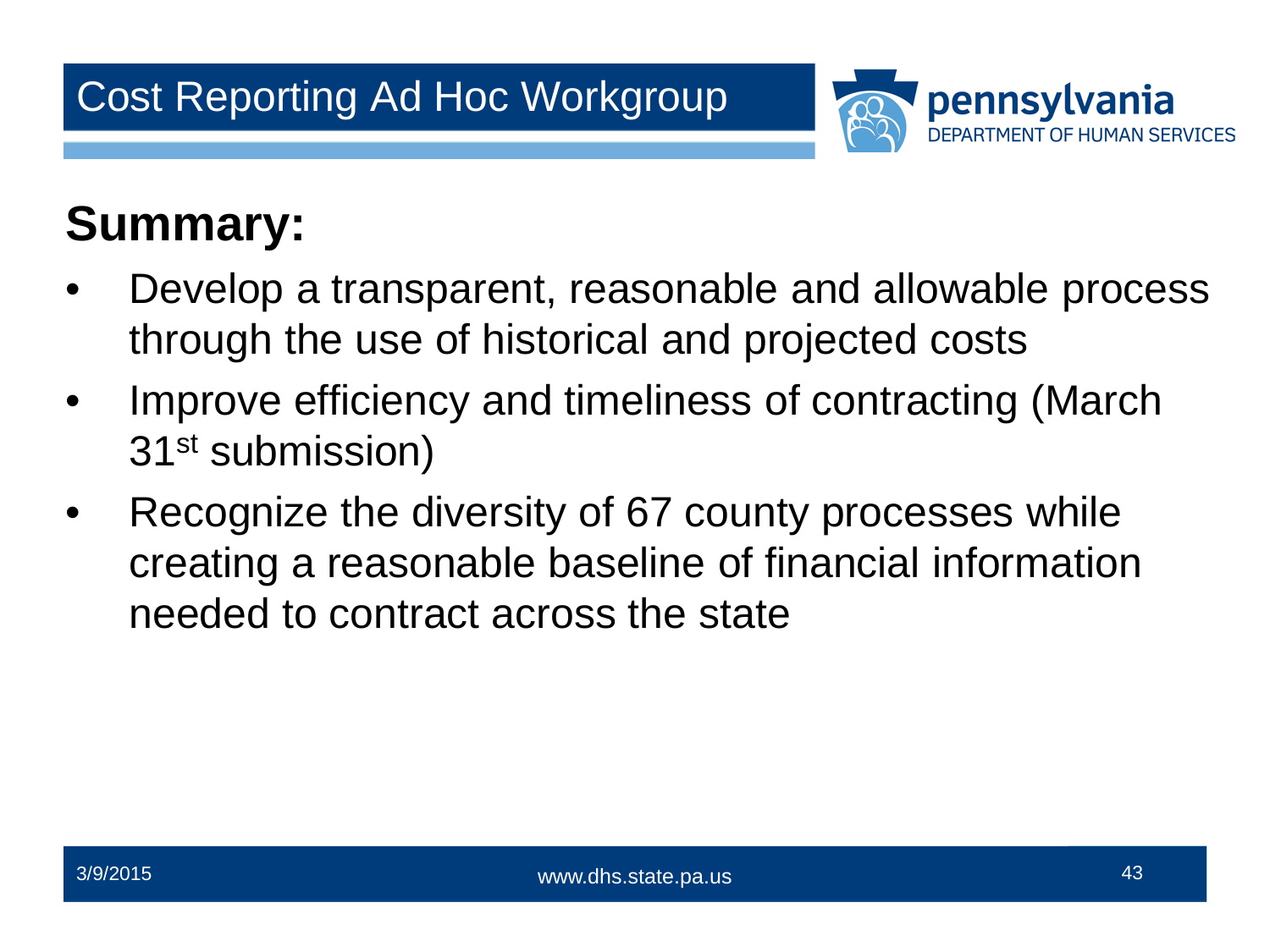

## **Recommendations:**

- Implementation of standard Cost Reporting Guidelines for other purchased services
- Providers submit a detailed narrative explanation of costs, including reporting of off-setting revenues to include types and amounts
- The Cost Report for other purchased services be submitted to counties by March 31<sup>st</sup> of each year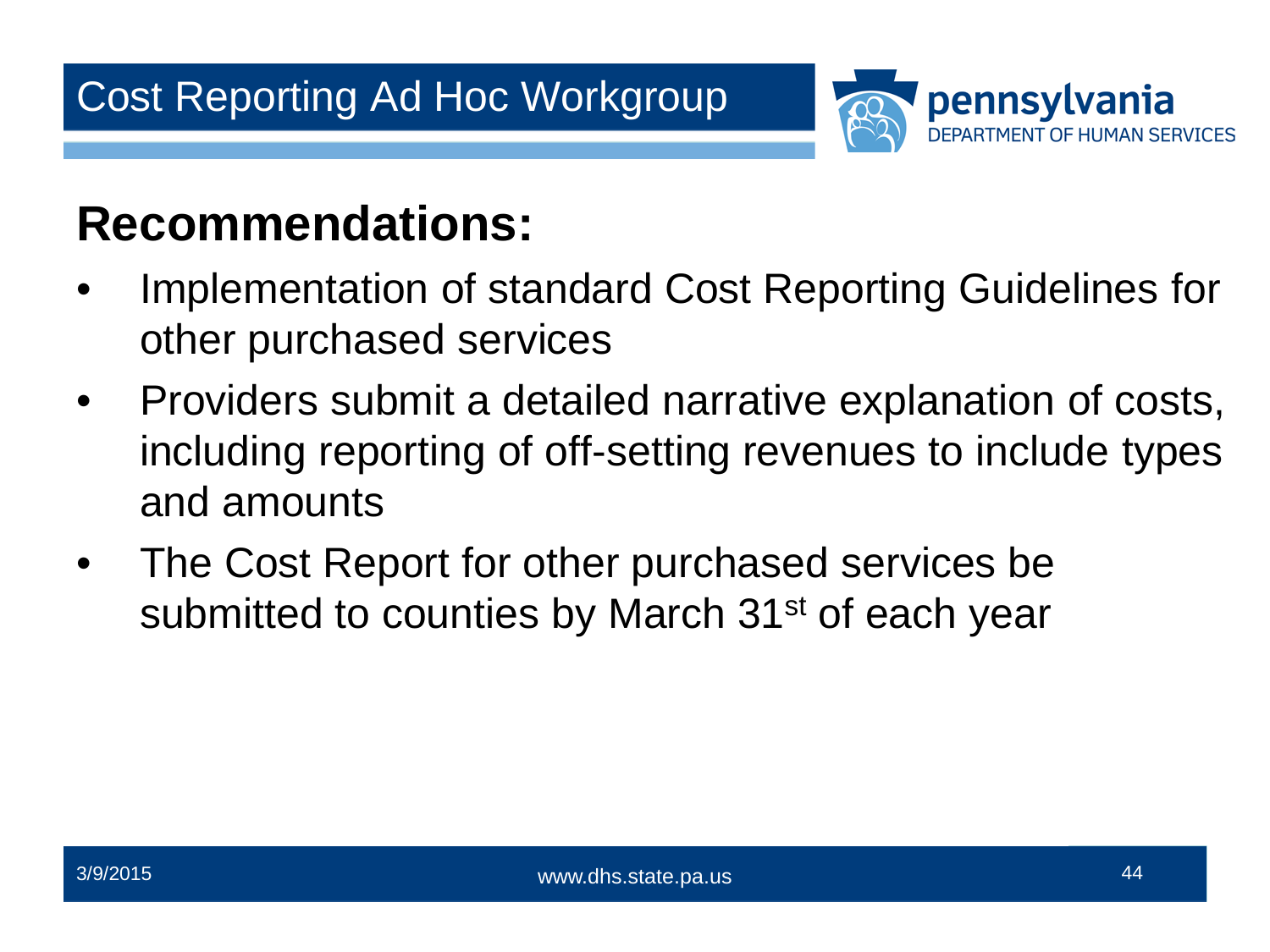

# **Role of the State— Educate and Monitor**



3/9/2015 and the state of the state www.dhs.state.pa.us and the state of the state of the state of the state of the state of the state of the state of the state of the state of the state of the state of the state of the st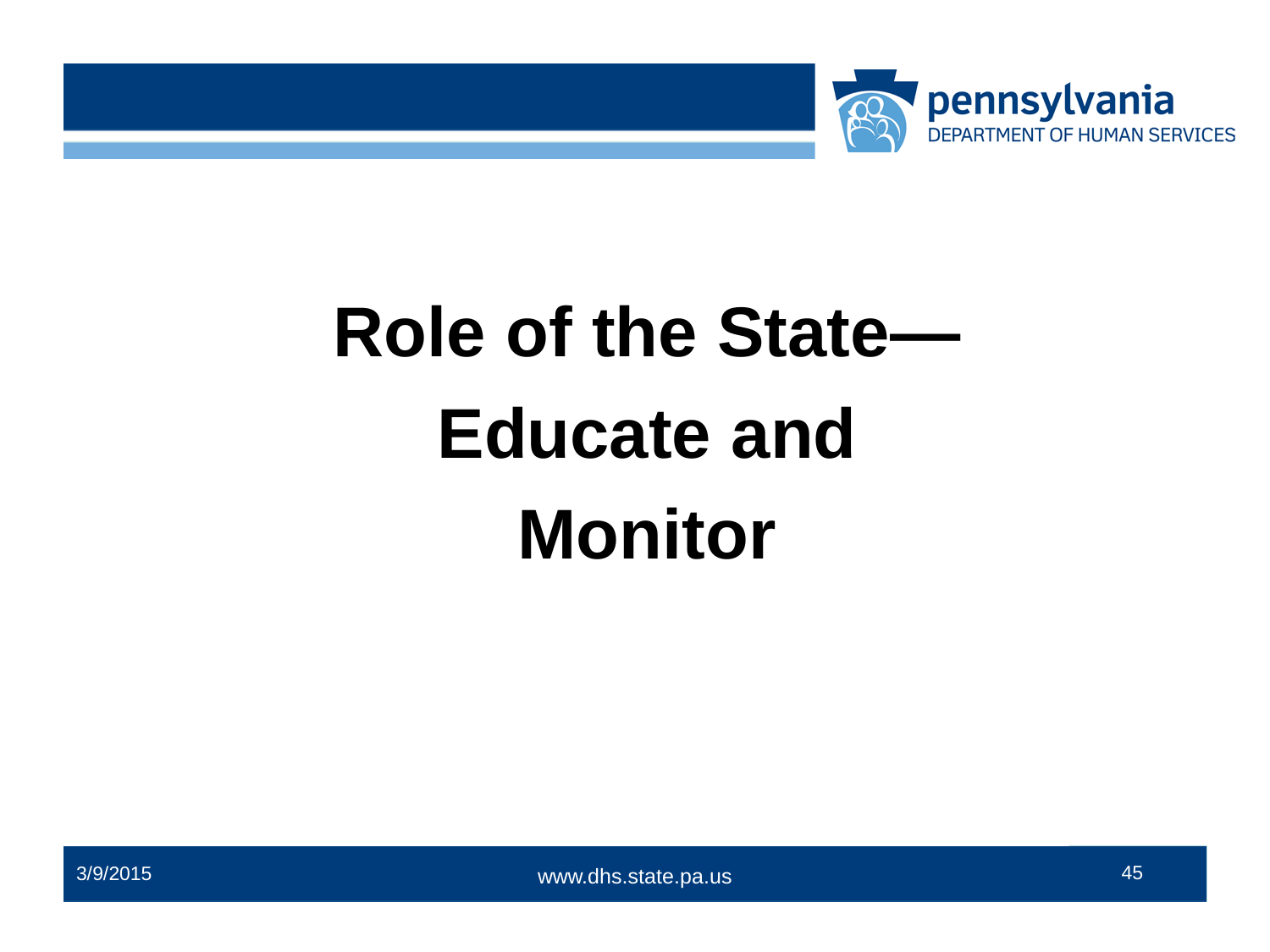

## **Purpose:**

- Work in conjunction with the other ad hoc workgroups
- Develop recommendations which strengthen the existing Needs-Based Plan and Budget review process
- Determine the Department's role in educating and training providers and counties
	- Identify a means to complete the education and training
- Respect the Department's obligation and responsibility for Act 148 funds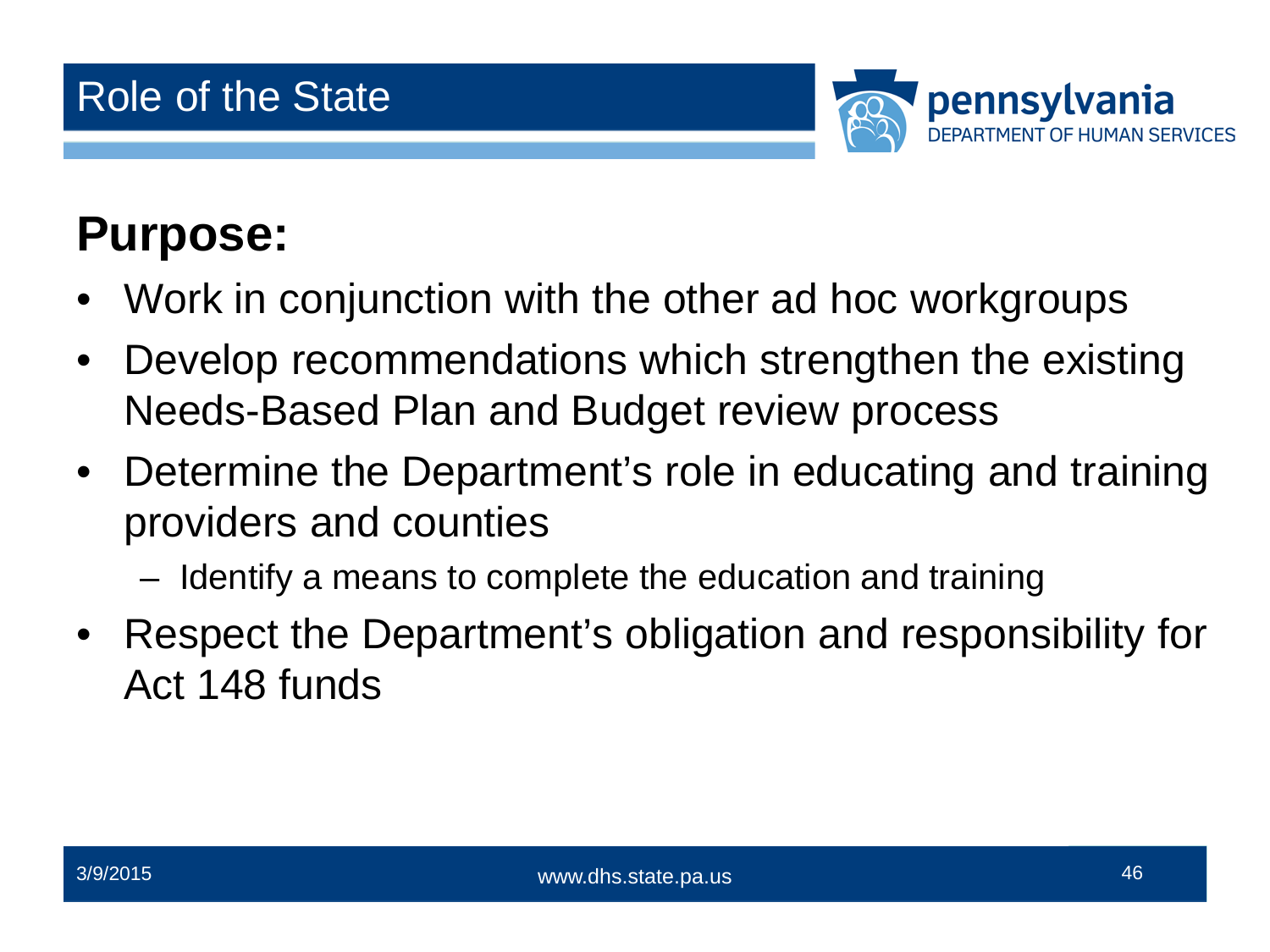

## **Development:**

- Work focused on the recommendations and discussions of the other ad-hoc workgroups
- Resulted in identification of education and training needs
	- Needs-Based Plan and Budget process
	- Direct versus Indirect Costs
	- Allowable versus Unallowable Act 148 costs
	- Use of Audit Information in the Analysis of Budget Documentation
	- Retained Revenue and Program Losses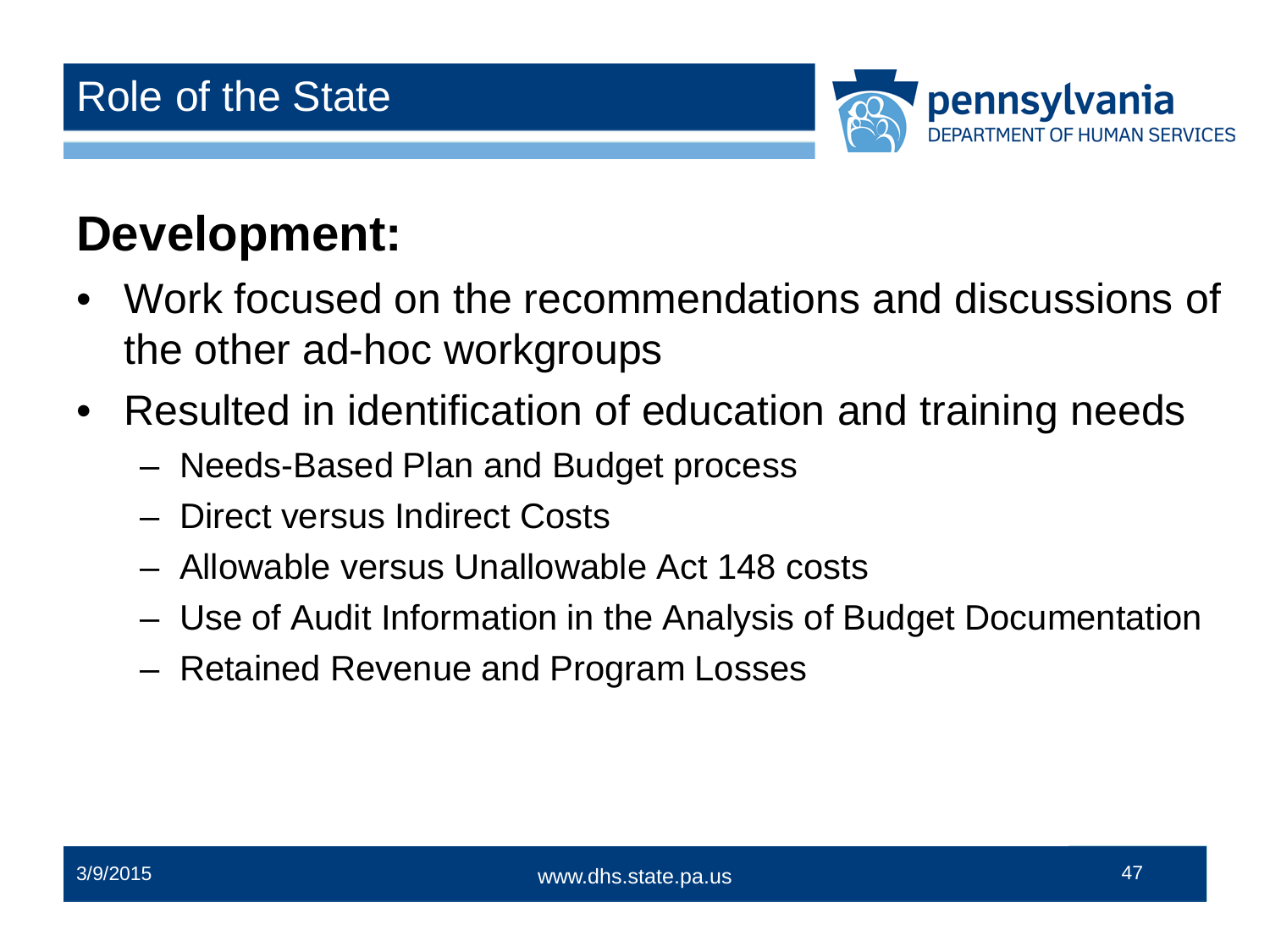

### **Recommendations:**

- Amend 55 PA Code § 3170.93 (e)(1) to include standard guidelines for a cost reporting document as an attachment to any contract or service agreement for other purchased services
- Upon regulatory change, the Department will release the proposed standard guidelines and the accompanying definitions and Excel Tool created by the Standardized Cost Report Ad Hoc Workgroup as a policy document to counties
	- The Department will be responsible for releasing updates and clarifications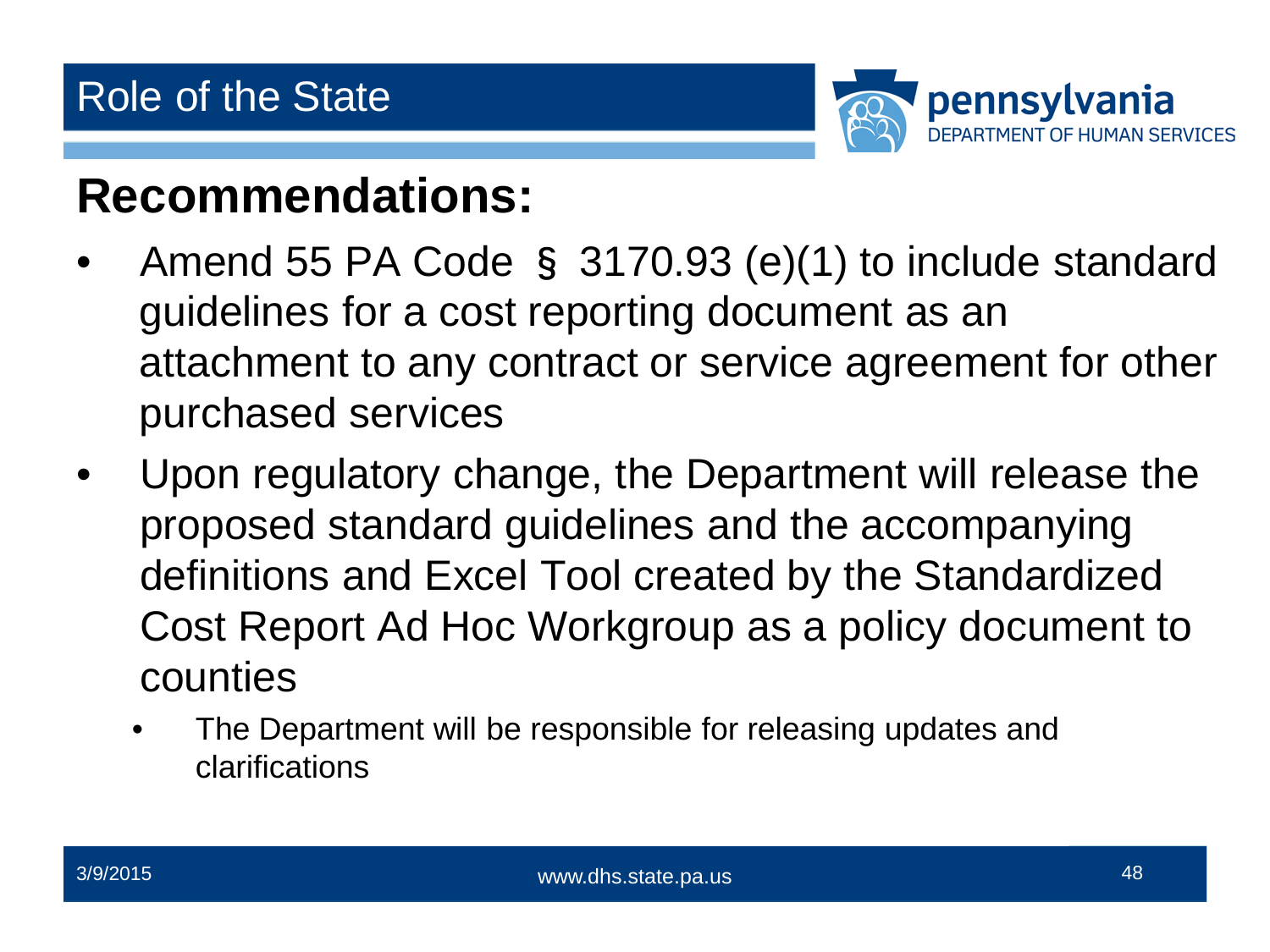

## **Recommendations to address education needs:**

- Needs-Based Plan and Budget Process
	- The Department will continue to provide annual education opportunities to both counties and providers regarding the process
- Direct versus Indirect Costs
	- Attachment to the Standard Guidelines documentation
		- To be developed
- Allowable versus Unallowable Act 148 Costs
	- Attachment to the Standard Guidelines documentation
		- To be developed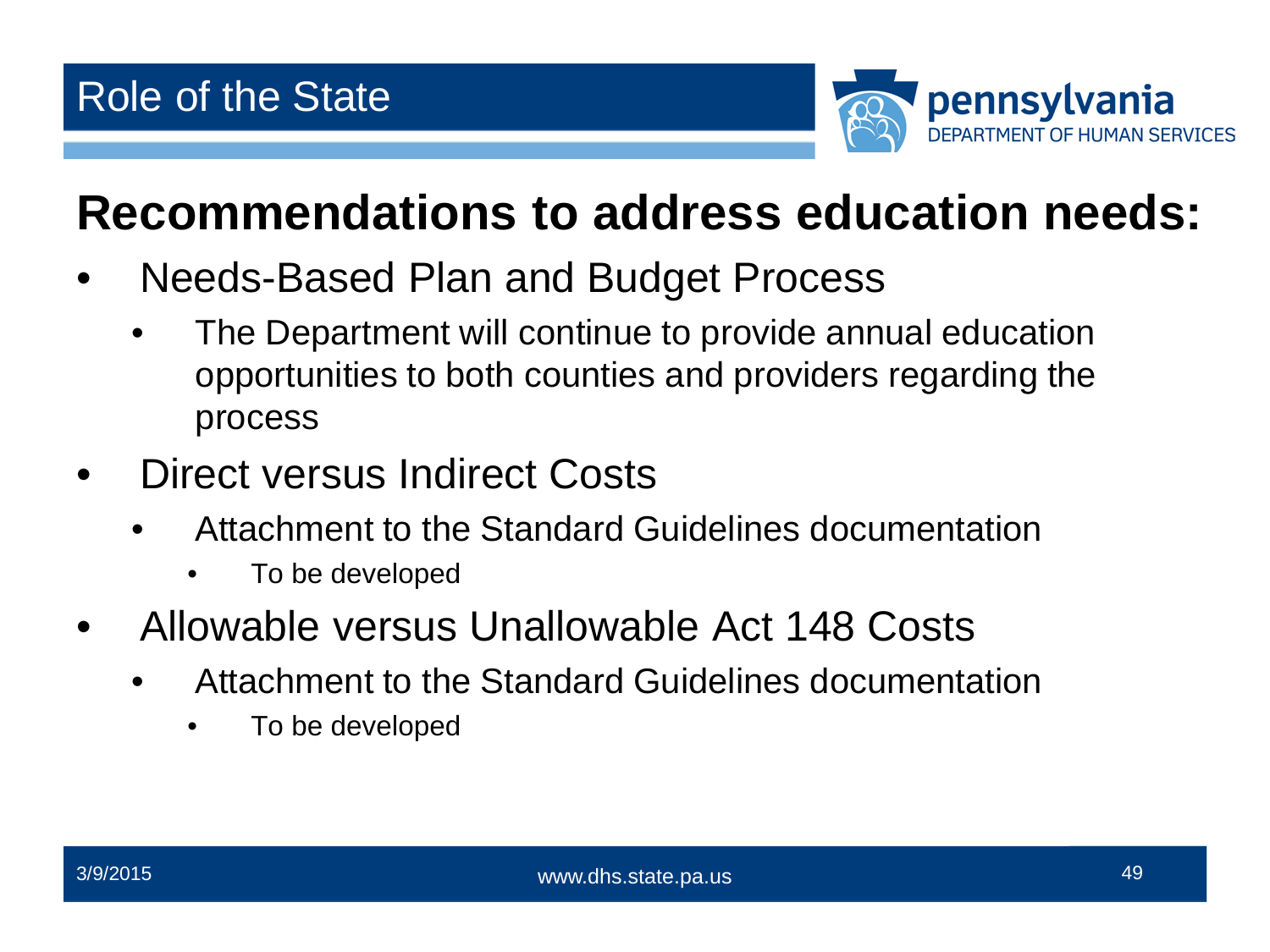

## **Recommendations to address education needs:**

- Use of Audit Information in the Analysis of Budget Documentation
	- Attachment to the Standard Guidelines documentation
		- To be developed
- Retained Revenue and Program Losses
	- Workgroup to be convened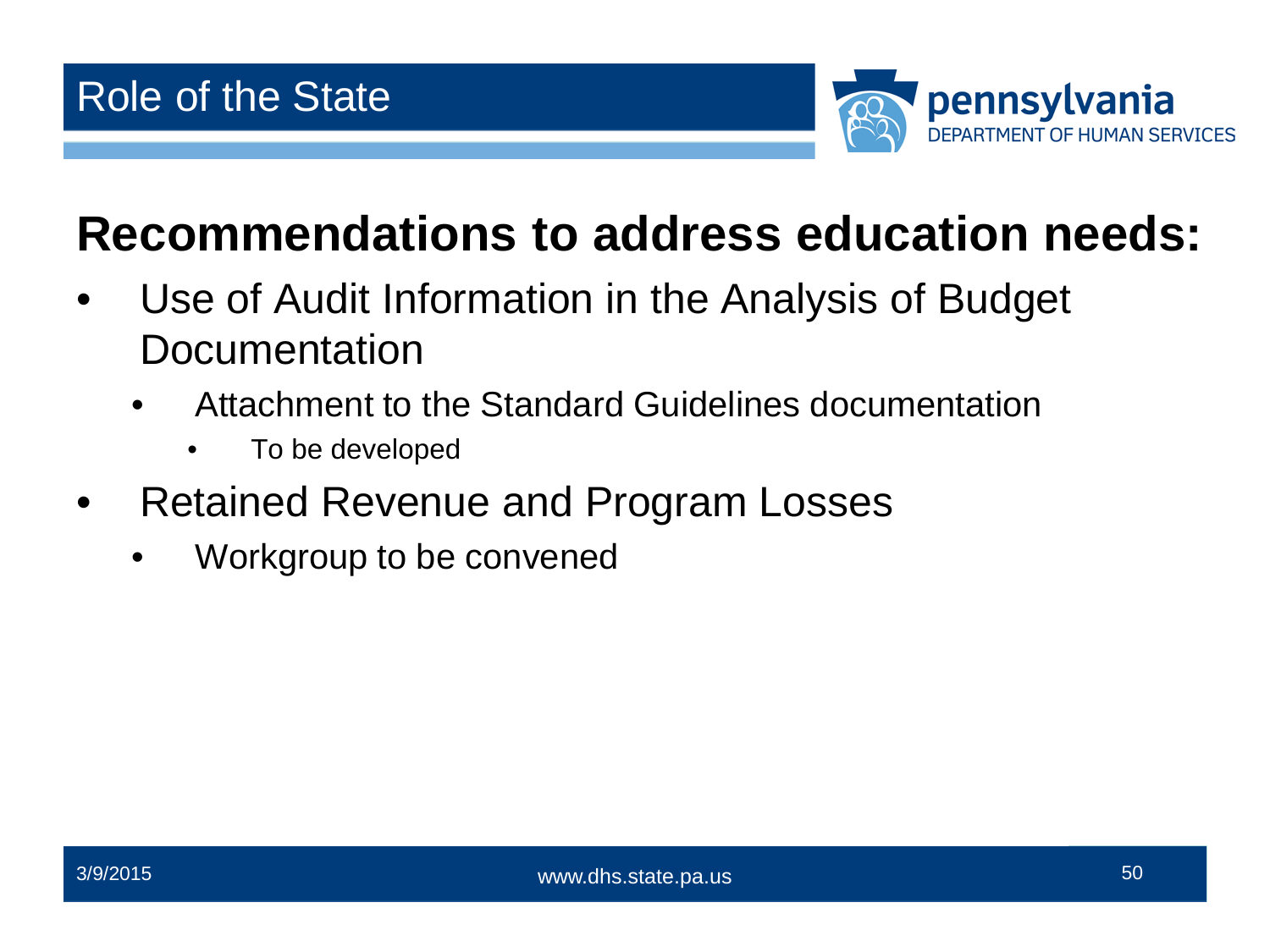



## **Questions??? Recommendations**

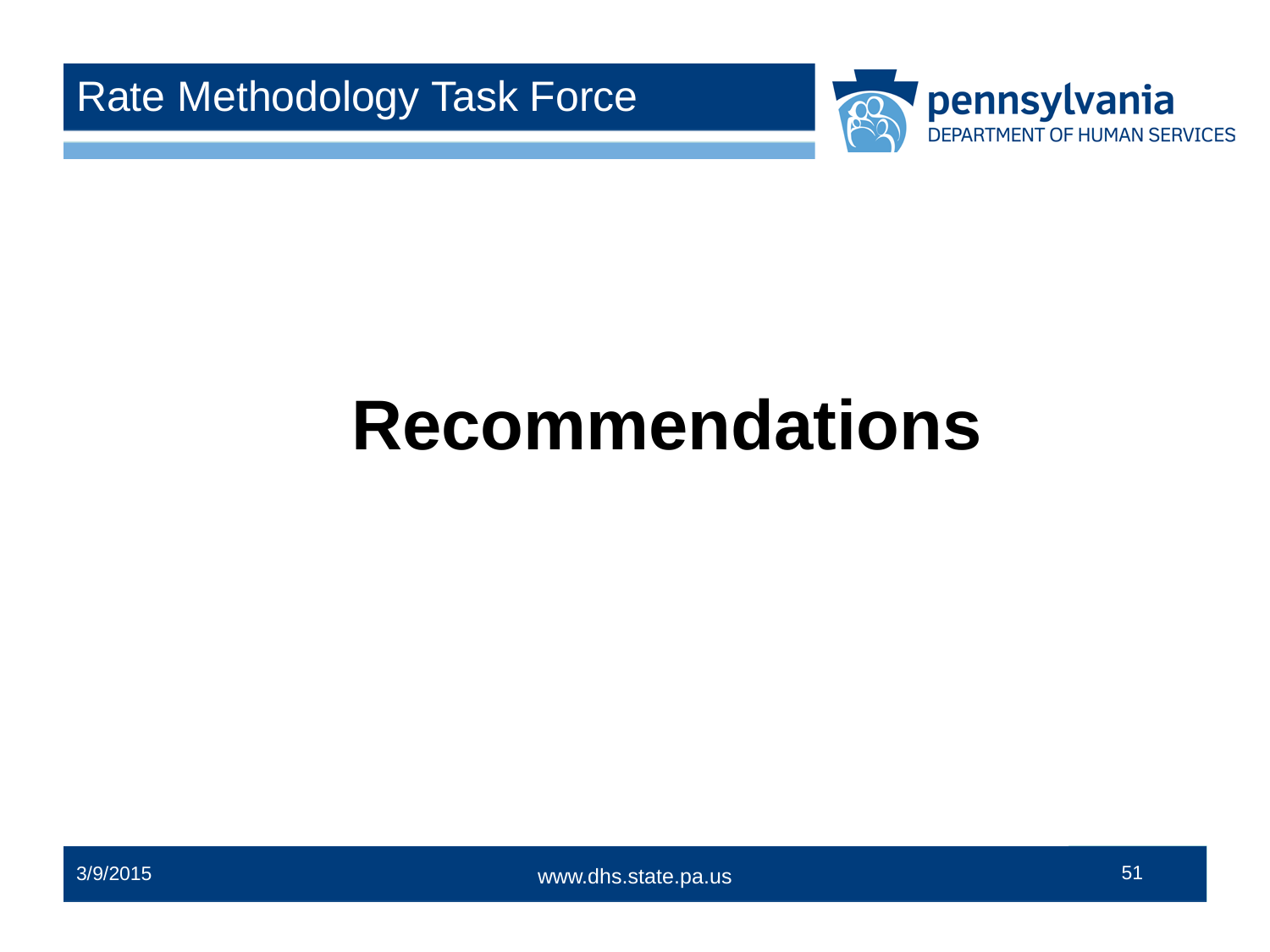

#### **Regulatory:**

The Department develops a process and timeline for revisions to 55 Pa. Code Chapter 3170 (Allowable Costs and Procedures for County Children and Youth) to incorporate inclusion of a cost reporting document that meets the standard guidelines proposed by the Cost Reporting Ad Hoc Workgroup

- 55 Pa. Code §3170.84(a)(2) be repealed or permanently waived
	- Counties and providers should be able to negotiate without the constraint of having to maintain the same rate as other counties using this same provider
- 55 Pa. Code §3170.93 (e)(1) be amended to include a cost reporting document as agreed upon by the Task Force as an attachment to any contract or service agreement for other purchased services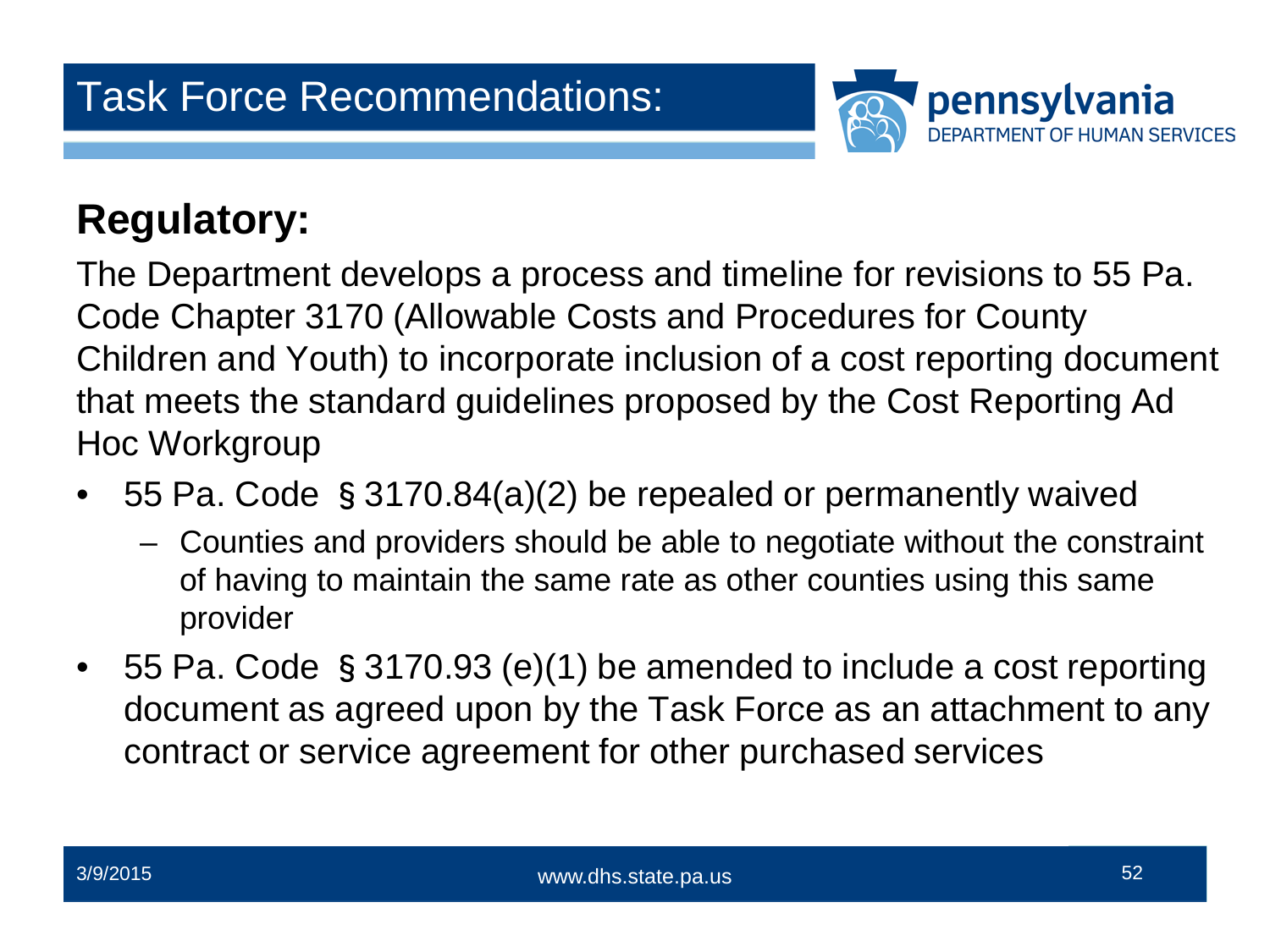#### Task Force Recommendations:



#### **Administrative:**

- The county sends out a Letter of Intent to Contract to a provider by March 1st
- Convening of an additional workgroup to define and structure the relationship between desired outcomes, performance and payment as the basis for purchased services
- Convening a workgroup to discuss the issues of retained revenue and program losses
- The Department release the proposed standard guidelines, accompanying definitions and Excel Tool created by the Cost Report Ad Hoc Workgroup
- The Department address identified educational needs
- The Department plays a role in the presenting of the Task Force recommendations for other purchased services in a large public forum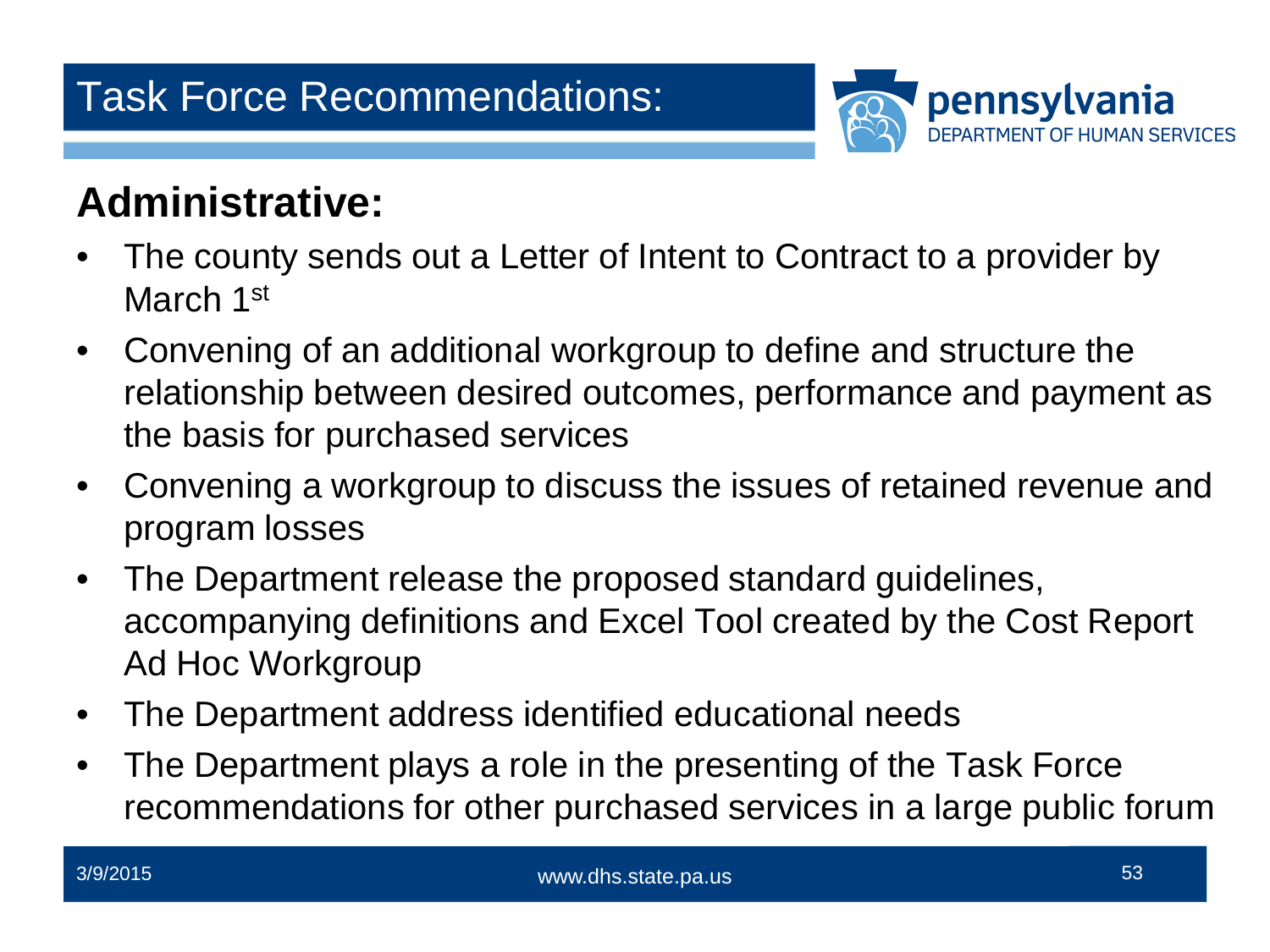

#### **Timeline:**

• OCYF requested the Legislature to continue the current process for SFY 2015-16

#### *OCYF cannot provide direction on the process until legislation is granted*

- **If** the legislation is granted as requested, OCYF intends to:
	- Offer extension opportunities on a provider-specific basis; considerations include, but are not limited to:
		- Prior extensions
		- New provider or service change
		- Change of existing provider
		- Technical assistance needs of the provider
	- Review all provider submissions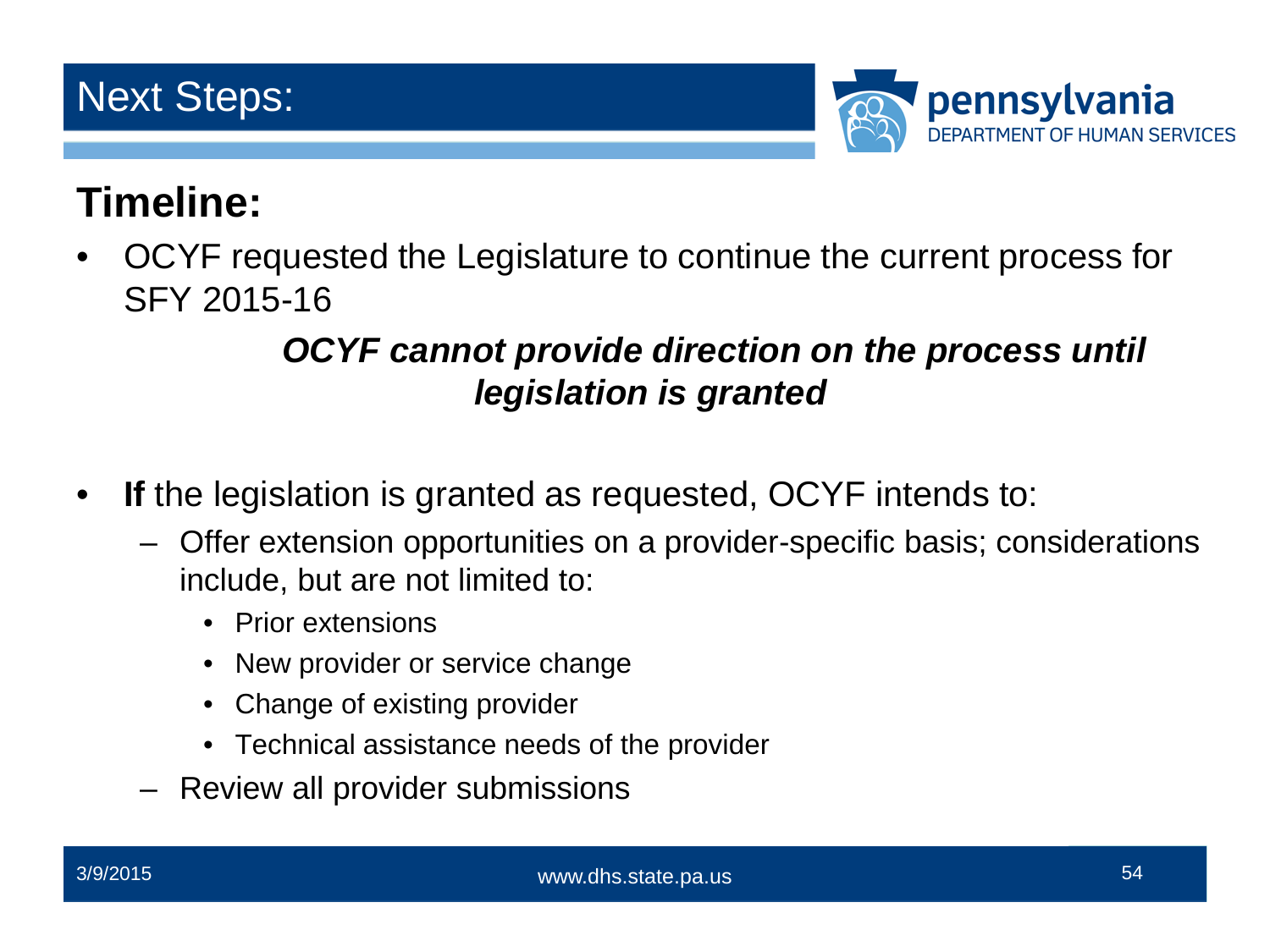

#### **Timeline:**

**If** the legislation is granted as requested, OCYF intends to:

- Conduct training on the budget documentation and process
- Expand the Time Study Pilot
	- Four providers have/are participating in the pilot
	- Two providers are scheduled to begin the pilot
	- Five providers to be scheduled
	- Additional volunteers? Contact [ra-ocyfcontracts@pa.gov](mailto:ra-ocyfcontracts@pa.gov)